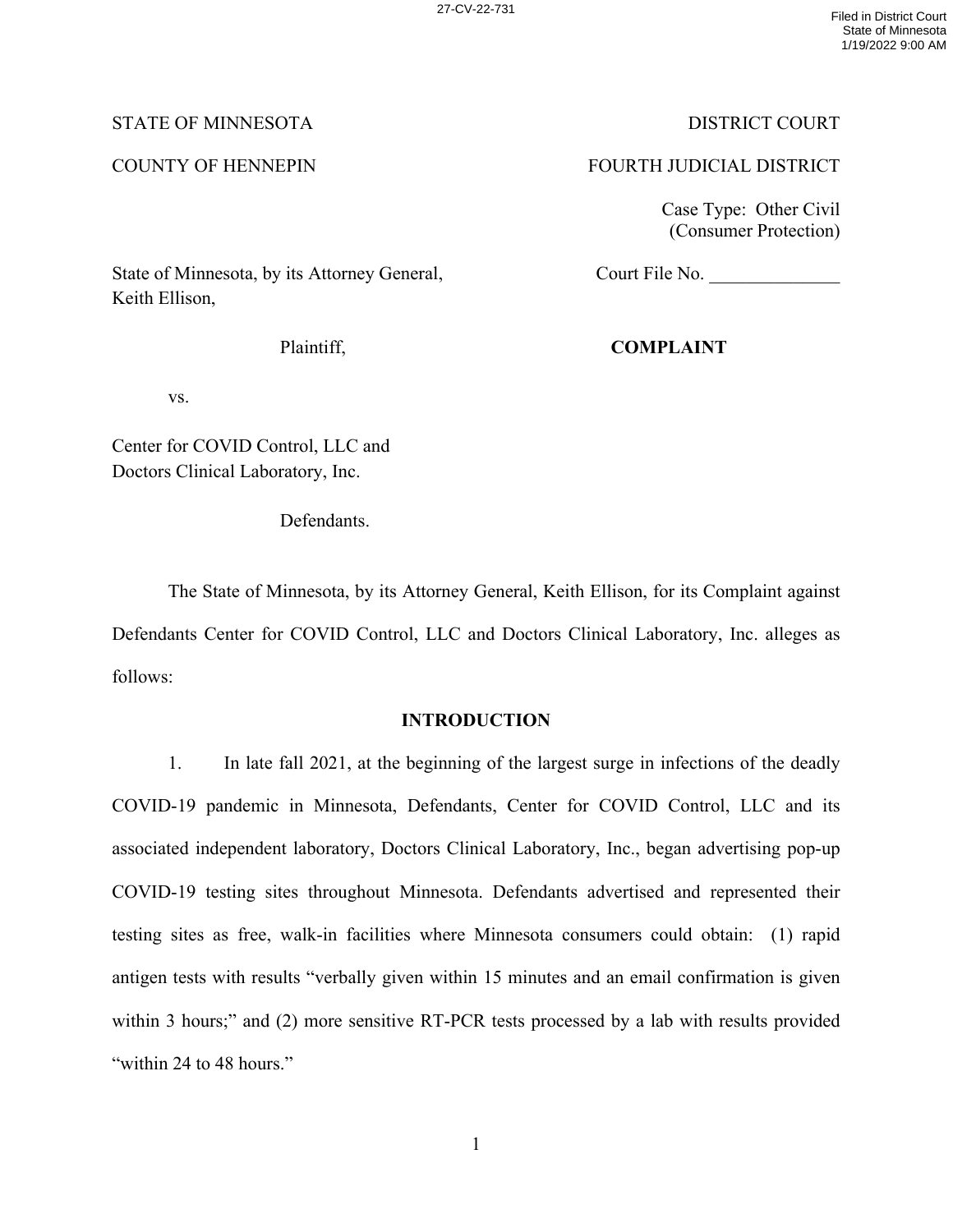2. Defendants' advertisements and representations are deceptive and misleading. Numerous Minnesota consumers have not received any test results from Defendants after submitting samples, let alone within the timeframes promised by Defendants. Even when Minnesota consumers do receive untimely test result reports from Defendants, the reports are often deceptively riddled with inaccurate and false information including listing the wrong test type and false dates and times for when samples were collected from consumers to be tested. Most disturbingly, Defendants have sometimes fraudulently represented that Minnesota consumers have tested negative for COVID-19, despite the consumer never having submitted a sample for Defendants to be tested. Defendants' conduct violates Minnesota's consumer protection laws. As a result, the State brings this action to enforce Minnesota law as well as fully remediate and protect Minnesota consumers.

### **PARTIES**

3. Keith Ellison, the Attorney General of the State of Minnesota, is authorized under Minnesota Statutes chapter 8 and has common law authority, including *parens patriae* authority, to bring this action to enforce Minnesota's laws, to vindicate the State's sovereign and quasisovereign interests, and to remediate all harm arising out of—and provide full relief for violations of Minnesota's laws.

4. Defendant Center for COVID Control, LLC, is an Illinois limited liability company with its principal office address at 1685 Winnetka Circle, Rolling Meadows, Illinois 60008 and is owned and/or managed by Akbar Syed and Aleya Siyaj. Center for COVID Control, LLC has done business in the State of Minnesota by marketing, promoting, selling, and/or providing COVID-19 rapid tests and polymerase chain reaction ("PCR") tests to Minnesota residents. Despite these activities, Center for COVID Control does not hold a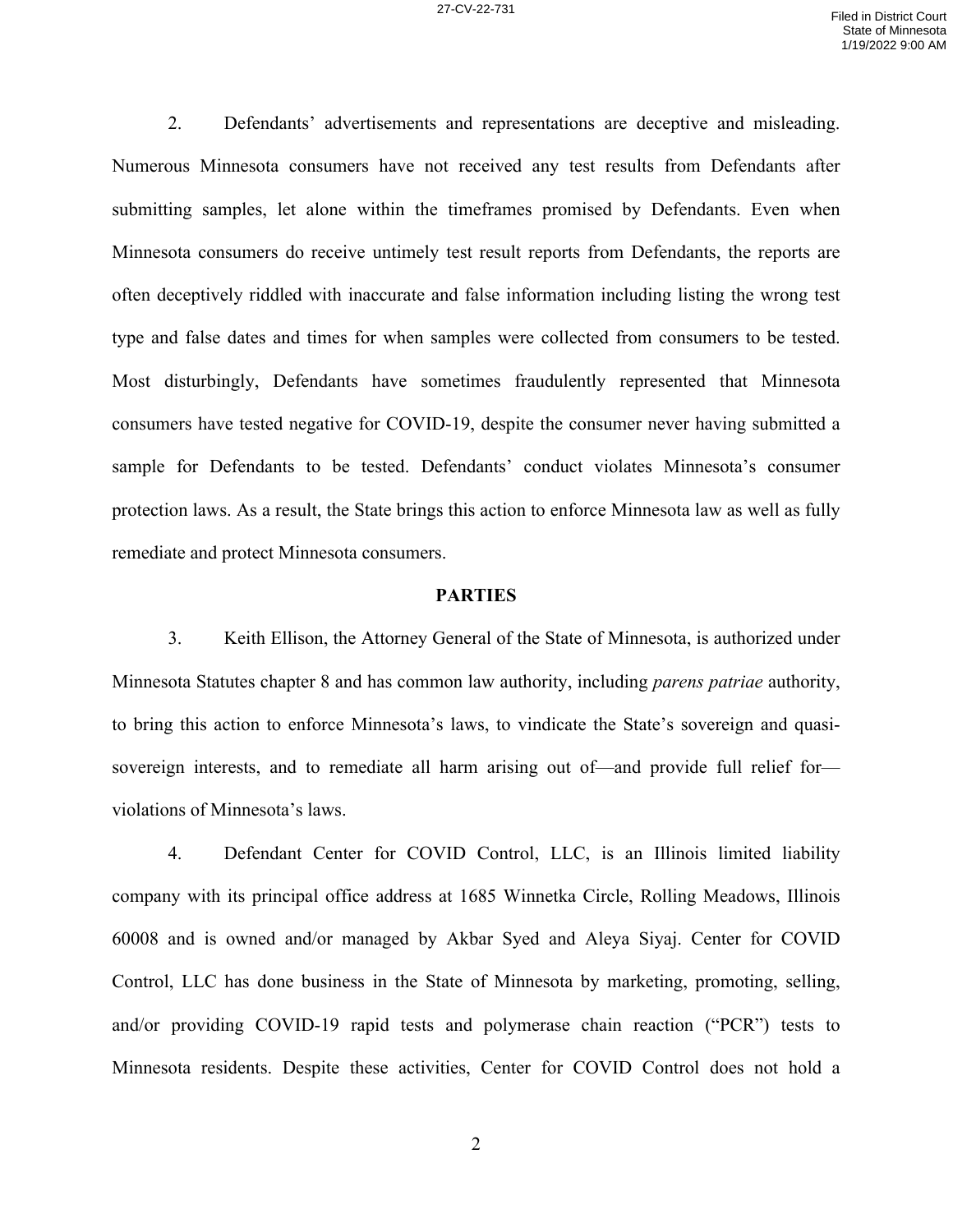certificate of authority issued by the Minnesota Secretary of State to transact business in the State of Minnesota.

5. Defendant Doctors Clinical Laboratory, Inc. is an Illinois corporation with its principal office address at 1685 Winnetka Circle, Rolling Meadows, Illinois 60008. The registered president of Doctors Clinical Laboratory, Inc. is Mohammed Shujauddin. Doctors Clinical Laboratory, Inc. is a Clinical Laboratory Improvement Amendments ("CLIA") certified independent laboratory that has done business in the State of Minnesota by marketing, promoting, selling, and/or providing COVID-19 rapid tests and RT-PCR tests to Minnesota residents. Despite these activities Doctors Clinical Laboratory, Inc. does not hold a certificate of authority issued by the Minnesota Secretary of State to transact business in the State of Minnesota.

#### **JURISDICTION AND VENUE**

6. This Court has subject matter jurisdiction over this action pursuant to Minnesota Statutes sections 8.01; 8.31; 303.20; 325D.43 to 325D.48; 325F.67; 325F.68 to 325F.69; and under common law.

7. This Court has personal jurisdiction over Defendants pursuant to Minnesota Statutes section 543.19 because it has conducted business in Minnesota and committed acts in Minnesota causing injury to Minnesota consumers.

8. Venue in Hennepin County is proper under Minnesota Statutes section 542.09 because the cause of action arose, in part, in Hennepin County. Among other things, Defendants represented through advertisements and provided pop-up COVID-19 testing sites throughout the State of Minnesota, including at least three testing sites in Minneapolis.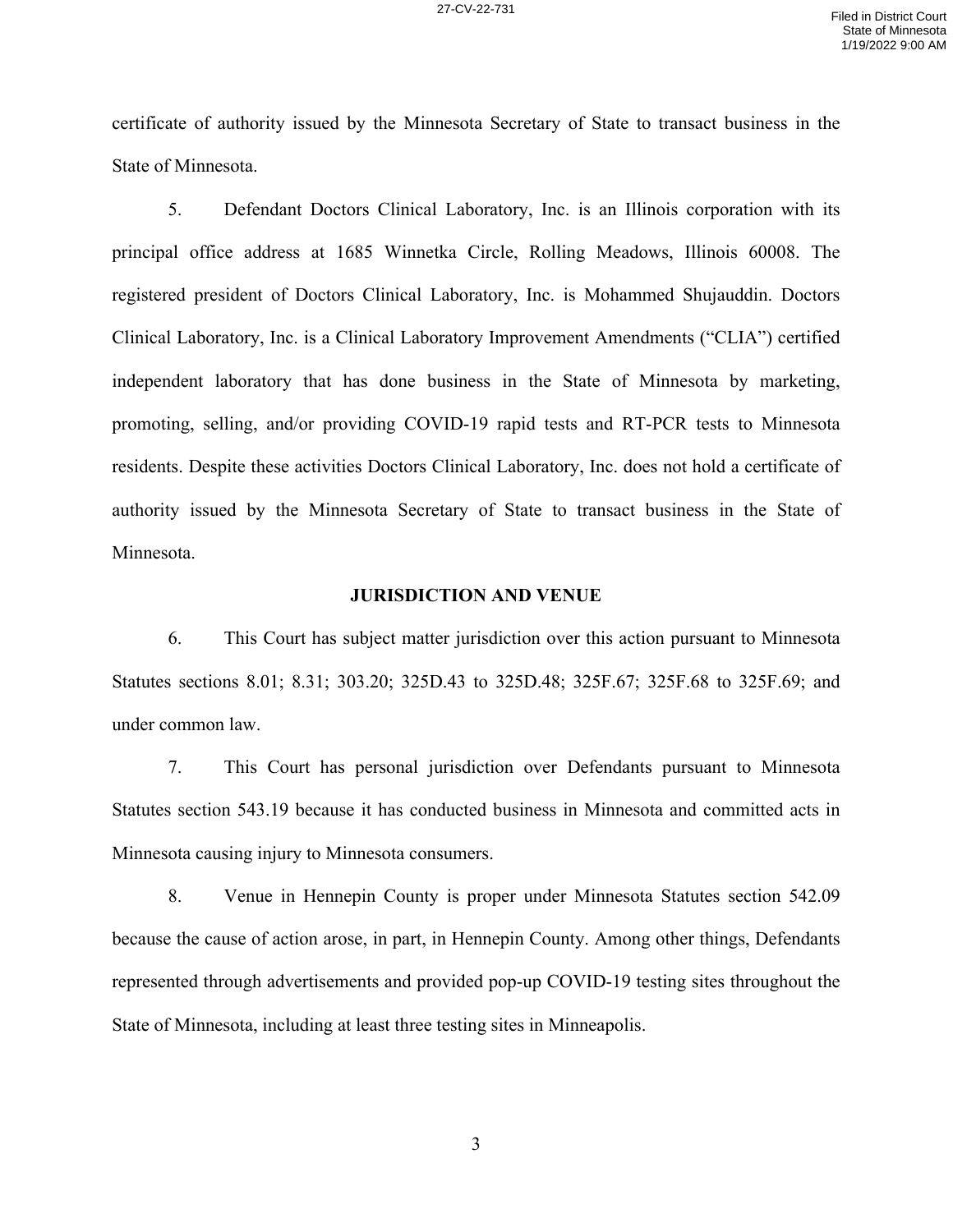### **FACTUAL BACKGROUND**

## **I. THE COVID-19 PANDEMIC CONTINUES TO SURGE IN MINNESOTA AND TESTING IS AN IMPORTANT TOOL IN COMBATING TRANSMISSION OF THE VIRUS.**

9. Minnesota's fight against COVID-19 represents one of the greatest public health challenges this state has handled in its nearly 164-year history. Although more than 70% of eligible Minnesotans are fully vaccinated against COVID-19, Minnesota is currently experiencing an increase in COVID-19 infections due to the highly transmissible omicron variant. In early January 2022, known active cases of COVID-19 have increased 40% to nearly 47,000—the highest number since November 2020. COVID-19 test positivity rates are currently more than 7%, which is well over the 5% threshold level that Minnesota Department of Health officials indicate is troubling. Hospitals are being overwhelmed by COVID-19 patients and the Centers for Disease Control and Prevention presently show that *all* Minnesota counties currently are experiencing a high level of COVID-19 virus transmission.<sup>1</sup>

10. In Minnesota, as of January 19, 2022, COVID-19 has already caused at least 11,000 deaths. Nearly two years into the pandemic, over 1.1 million positive cases have been reported across the state, with newly reported infections topping 10,000 per day, which is the highest reported daily infection rate since the pandemic began.<sup>2</sup>

11. Along with vaccination and masking, testing is a critical tool in the fight against COVID-19. If testing is conducted in an orderly, accurate, and timely manner, infected individuals can promptly self-isolate and thereby prevent transmission to others in their

<sup>1</sup> Centers for Disease Control and Prevention, *COVID Data Tracker* (Jan. 11, 2022), *available at* https://perma.cc/GEC6-M7LW#county-view?list\_select\_state=Minnesota&data-type=Risk.

<sup>2</sup> Tim Nelson, *Minnesota Sets Another Grim Stat: Record-Setting COVID Infection*, MPRNEWS.COM (Jan. 12, 2022) *available at* https://perma.cc/MJ58-QF5X.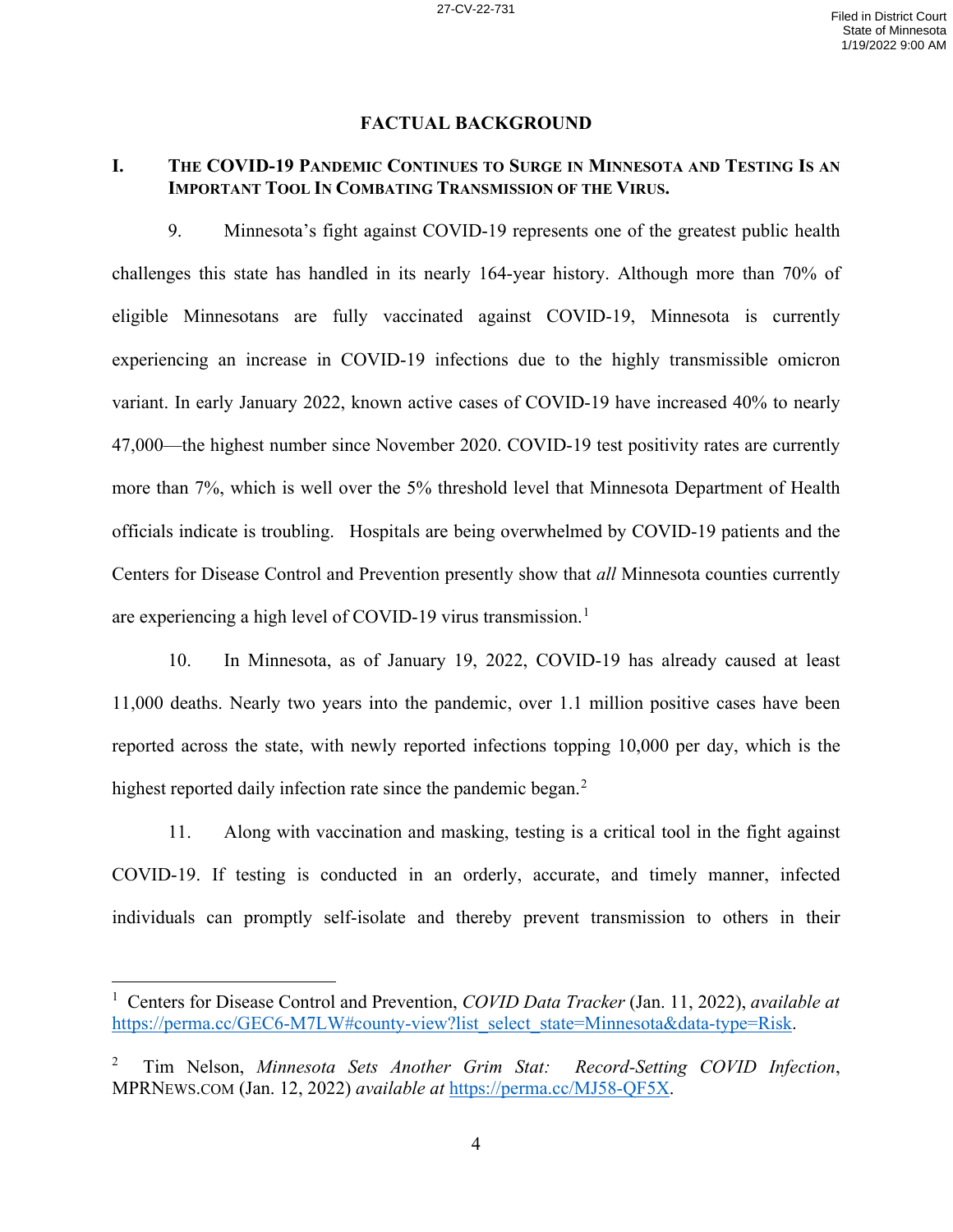community. It is important for the community to have trust in the testing process, so that people actually get tested for the virus and take preventative measures if they receive a positive result. There are two different types of "viral" or "diagnostic" tests that exist to detect if a person has SARS-CoV-2, the virus that causes COVID-19: (1) a molecular diagnostic test; and (2) an antigen test.

12. Molecular amplification diagnostic testing is the most sensitive method of detecting the presence of the virus that causes COVID-19 in an individual. Such testing includes the reverse transcription polymerase chain reaction ("RT-PCR") test,<sup>3</sup> which is a test designed to detect the presence of the genetic material from the virus. Typically, RT-PCR and other molecular amplification diagnostic tests are conducted by an individual first providing a nasal, throat, or saliva sample. The sample may then be tested by a federally certified lab, with results typically reported to the individual in 24 to 72 hours. A positive RT-PCR or other molecular amplification diagnostic test is considered a confirmed case of COVID-19 by the Minnesota Department of Health.

13. Antigen diagnostic tests are also sometimes referred to as "rapid" tests and check for the presence of specific proteins on the surface of the COVID-19 virus. Typically, antigen tests are conducted by an individual providing a nasal swab or saliva sample that can then be immediately tested by a federally certified lab, which can report positive or negative results within minutes or hours. While antigen rapid tests produce quick results, they are not as sensitive—especially for individuals who are not presently exhibiting symptoms from the virus. As a result, a positive antigen rapid test result is considered a probable case of COVID-19 by the Minnesota Department of Health.

<sup>&</sup>lt;sup>3</sup> RT-PCR COVID-19 tests are sometimes referred to as PCR tests.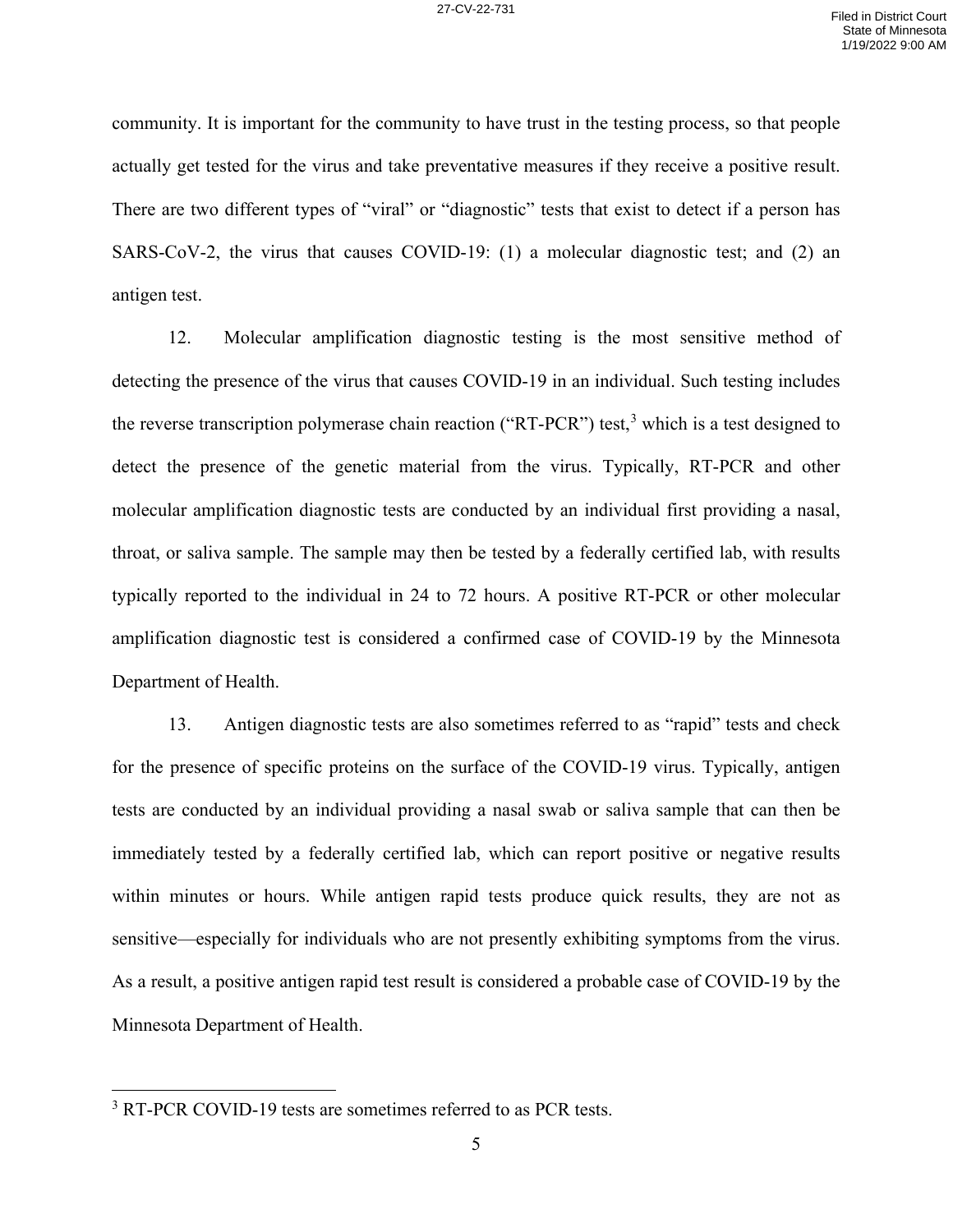14. It is critical that labs providing testing for COVID-19 provide prompt and accurate results because test results give people information on how they can act appropriately. It is important that test results are accurate because someone with a false negative may not take appropriate steps, like self-isolation and masking, when they are contagious. It is important that test results be provided promptly because individuals with COVID-19 are infectious for only a short period, and opportunity for intervention is limited, so any delay in test results can have a negative impact on public health. Infectious individuals waiting for results are not aware of the need to self-isolate and take other precautionary measures until they receive results.

15. Whenever someone exhibiting symptoms of COVID-19 receives a negative rapid antigen test, it is important that they also obtain the results of a RT-PCR test to confirm the negative result. Without the results from the more-sensitive RT-PCR test, an infectious individual with a false negative rapid antigen test result may incorrectly believe they do not need to self-isolate or take other preventative measures before interacting with the public or vulnerable individuals.

## **II. DEFENDANTS ADVERTISE AND PROVIDE RAPID AND RT-PCR COVID-19 TESTING TO MINNESOTA RESIDENTS AT MULTIPLE TESTING SITES IN MINNESOTA, BUT FAIL TO REPORT RESULTS TO THE MINNESOTA DEPARTMENT OF HEALTH.**

16. Center for COVID Control is an Illinois based company, which was organized in December 2020, and represents on its website that it has established over 300 locations across the United States where consumers can obtain rapid antigen and RT-PCR tests for COVID-19. Center for COVID Control represents that it partners with a CLIA certified independent laboratory, Doctors Clinical Laboratory, Inc., which performs the diagnostic testing and reports positive and negative results to consumers. The address listed on Doctors Clinical Laboratory's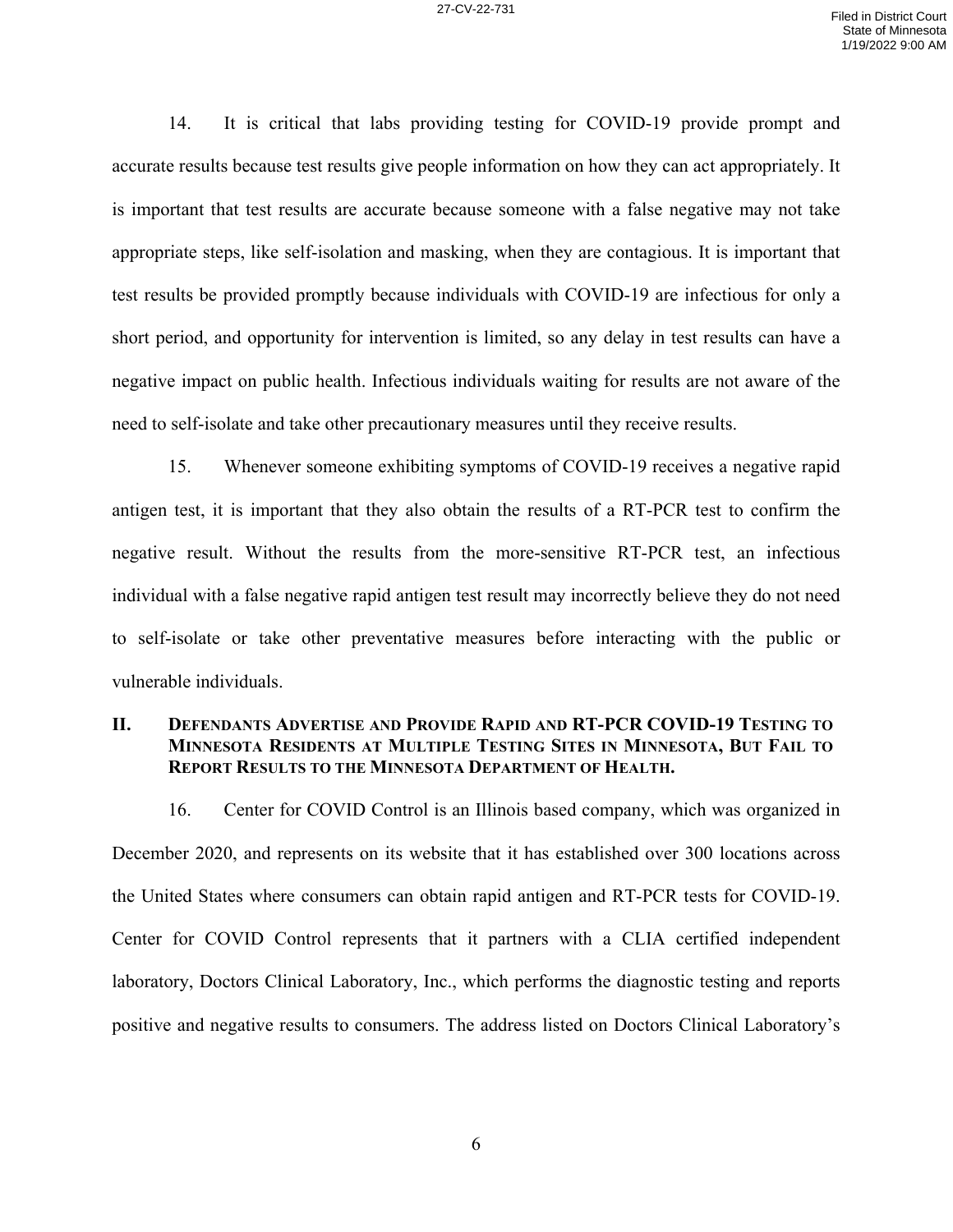website is also the principal office address for Center for COVID Control—1685 Winnetka Circle, Rolling Meadows, Illinois 60008.

17. On information and belief, Defendants began offering pop-up COVID-19 testing sites in Minnesota beginning in the late fall of 2021. Defendants have advertised eight (8) testing sites in Minnesota at the following addresses: (1) 2144 44th Ave., Minneapolis, MN 55412; (2) 2700 39th NE Ave., Suite E114, Anthony, MN 55421; (3) 801 Nicollet Mall, Minneapolis, MN 55402<sup>4</sup>; (4) 4727 Hiawatha Ave. SW, Minneapolis, MN 55406; (5) 729 E. 7th Street, St. Paul, MN 55106; (6) 5463 Mountain Iron Drive, Virginia, MN 55792; (7) 1004 Diffley Road, Eagan, MN 55123; and (8) 1218 7th Street NW, Rochester, MN 55901.

18. Defendants advertise their services as free, walk-in COVID-19 rapid antigen and RT-PCR testing sites that do not require an appointment. When a consumer arrives at one of Defendant's Minnesota testing sites, they are typically asked to scan a QR code with their phone, which directs them to an online form to fill out that collects their personal identifying information, including name, address, date of birth, phone, email, sex, driver's license number, insurance information, and an image of their driver's license or other photo identification. Within this form, Defendants state that they will seek reimbursement for the tests they perform from Minnesota consumers' insurers or the federal government (for the uninsured):

Reimbursement for COVID-19 testing is covered 100% by all insurance payors with no deductible, co-pays, coinsurance, or any other out of pocket expense. Individuals will need to provide a copy of medical insurance at the time of testing. Reimbursement for the uninsured individuals COVID-19 testing is provided by the Department of Health and Human Services' Health Resources and Services Administration (HRSA). HRSA requires individuals to provide a copy of state issued identification card and signed attestation that they do not have any medical insurance at the time of testing.

<sup>&</sup>lt;sup>4</sup> Minnesota consumers report that while Center for COVID Control lists 801 Nicollet Mall as this testing site's location on its website, it is actually located at 800 Marquette Avenue in Minneapolis.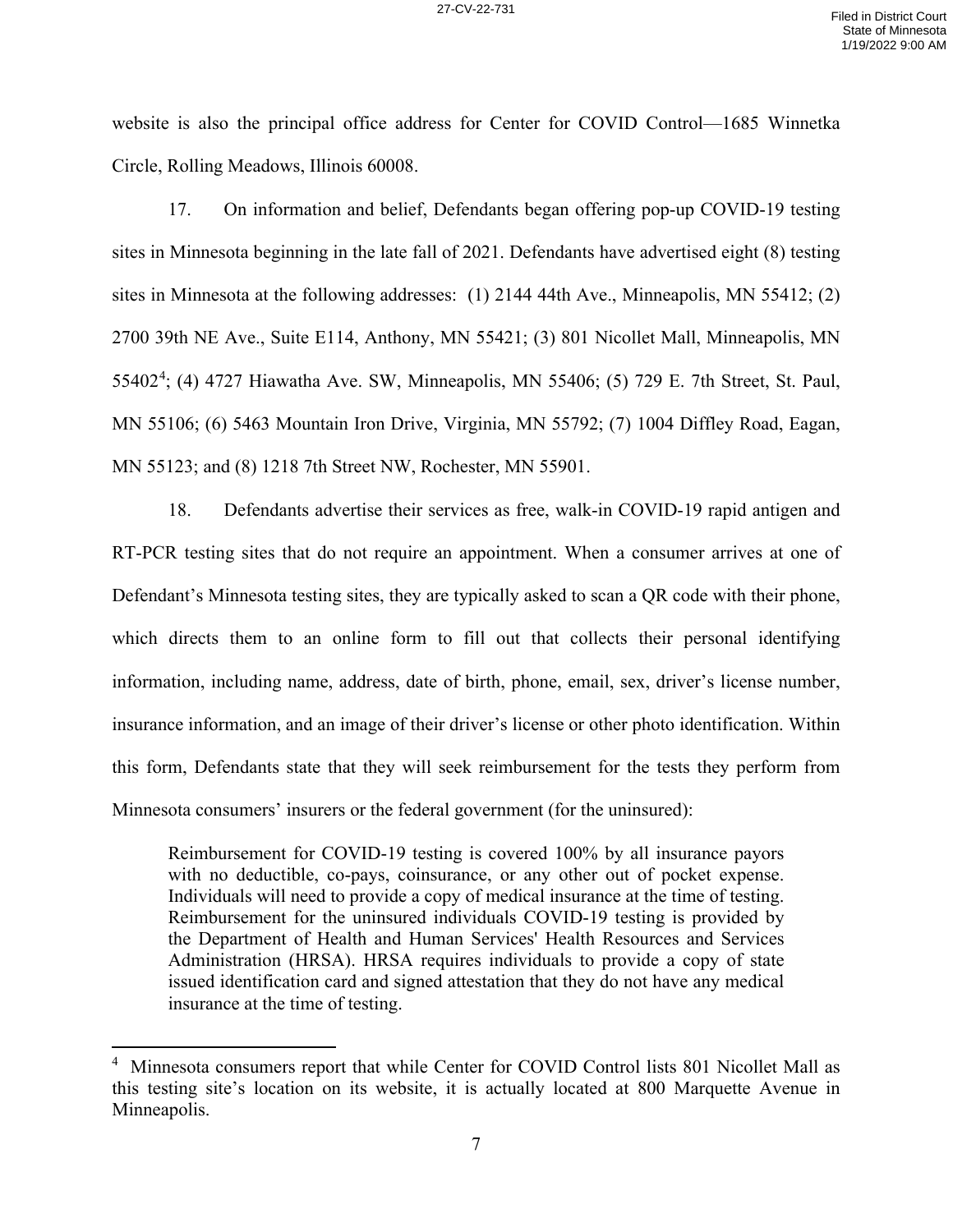19. After completing the online form, the consumer waits in line and then submits a sample for one or both of the following COVID-19 viral diagnostic tests: (1) a COVID-19 nasal swab rapid antigen test; and (2) a COVID-19 nasal swab RT-PCR test. Numerous consumers have reported that Defendants do not employ basic COVID-19 safety protocols at their Minnesota testing sites including appropriate social distancing of at least six feet between consumers, masking, and regular sanitization of testing stations.

20. Minnesota consumers report that Defendants' staff sometimes orally announce the results of the rapid antigen tests in person at testing site locations in a public manner and without regard to the consumer's privacy. After submitting test samples, Minnesota consumers leave the testing location and await receipt of their test results from Defendants via email.

21. On information and belief, Defendants have obtained and/or intend to obtain reimbursement payments for the COVID-19 tests they have provided to Minnesota consumers from both Minnesota consumers' insurers and the federal Department of Health and Human Services' Health Resources and Services Administration (HRSA) for uninsured Minnesota consumers. Indeed, upon information and belief, Doctors Clinical Laboratory, has billed the federal government over \$113 million for COVID-19 tests provided to allegedly-uninsured patients across the nation, including Minnesota consumers.

22. Upon receiving a sample, Defendants' employees were instructed to enter the consumer's information into Defendants' computer system. Defendants instructed their employees to examine consumers' reported insurance information and to select the appropriate insurance from a drop-down menu with a finite list of companies, including a "default" option of "uninsured." Uninsured patients' claims for reimbursement would be submitted to and paid by the federal government.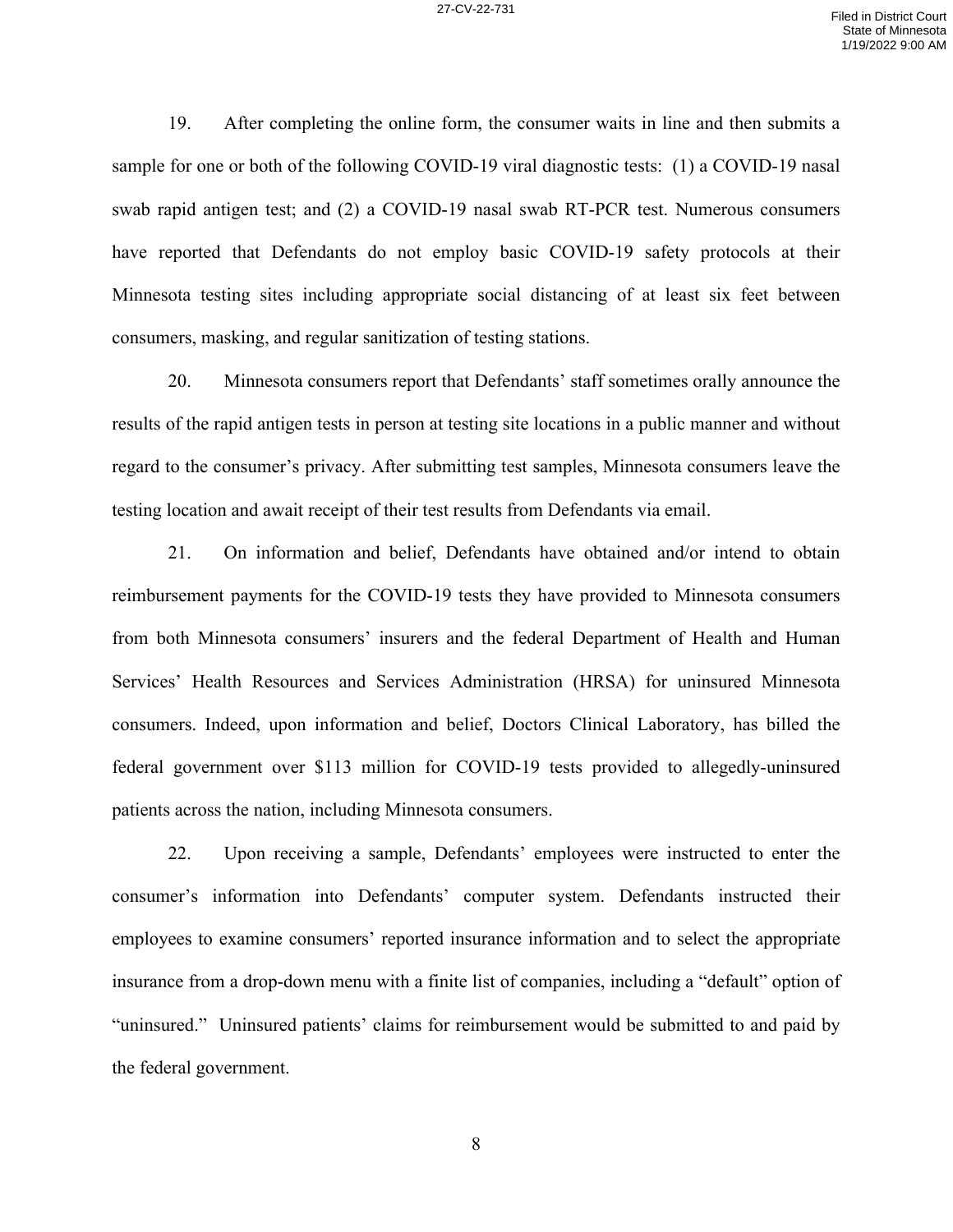23. Defendants' drop-down menu did not contain most, if not all, Minnesota insurance companies. Defendants instructed their employees in such cases to simply select "uninsured," which Defendants used to support submitting a claim to the federal government for reimbursement.

24. As test collection ramped up, Defendants sought ways to streamline the data entry process. Defendants, through owner Siyaj, instructed employees to "streamline" data entry by entering the name of a patient and immediately hit a series of keys that would input defaults for the remaining entries, including defaulting a patient's insurance information to "uninsured." On information and belief, by following this "streamlined" data entry process, Defendants subsequently represented to the federal government that Minnesota consumers with private or public insurance were actually uninsured.

25. In December 2021, the Minnesota Department of Health ("MDH") began receiving complaints from Minnesotans about Defendants' St. Louis County testing site. Complaints included not getting test results, getting test results without submitting a specimen for testing, and lack of proper infection control in an enclosed space.

26. After receiving those complaints, MDH observed that it had not received any COVID-19 test results from Defendants. The lack of reports was highly unusual both because of the incidence of COVID-19 in Minnesota—making it unlikely that Defendants had not processed a positive test—and because labs in Minnesota, which are aware of the importance to public health of reporting positive results, are generally diligent about reporting test outcomes to MDH.

27. On December 22, 27, and 29, 2021, and on January 3 and 11, 2022, MDH sent correspondence to Defendant Doctors Clinical Laboratory, requesting that it set up a secure connection to send test results to MDH. As of January 14, 2022, no connection has been set up,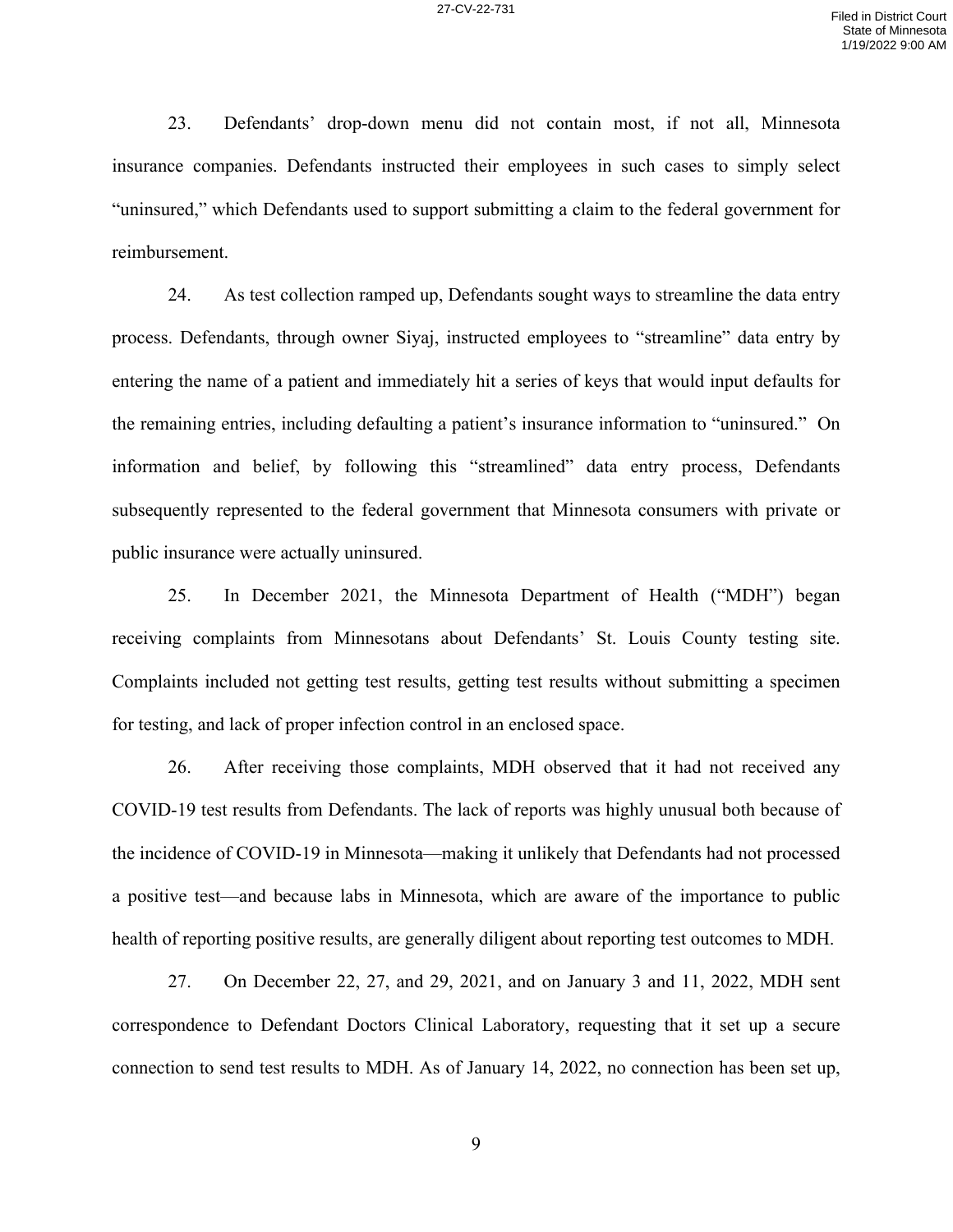but Doctors Clinical Laboratory did send two batches of results for the time period between December 7, 2021, and January 10, 2022. In those batches, Doctors Clinical Laboratory did not provide results for any RT-PCR tests, only results for rapid antigen tests.

28. Of the 3,142 results Doctors Clinical Laboratory reported to MDH, 2,312 were reported as positive, which would indicate a 74% positivity rate. That rate is over ten times higher than the statewide positivity rate during that time period. This could indicate any number of issues, from problems with the lab's testing to simply not reporting to MDH all of their negative results.

29. As of January 14, 2022, MDH has not received any other reports from Defendants indicating any positive or negative COVID-19 tests results of Minnesota consumers they have tested.

### **III. DEFENDANTS HAVE MISREPRESENTED THEIR SERVICES.**

## **A. Defendants Misrepresent When Minnesota Consumers Will Receive Their RT-PCR and Rapid Antigen COVID-19 Test Results.**

30. Center for COVID Control represented to Minnesota consumers on its website that the results of its RT-PCR test "will be emailed within 48 hours" and that the results of its rapid antigen test "are verbally given within 15 minutes and an email confirmation is given within 3 hours." Likewise, Doctors Clinical Laboratory represents on its website that:

A PCR Test takes 24 to 48 hours to receive your results. . . . With the rapid antigen test, results are verbally given within 15 minutes and an email confirmation is given within 3 hours.

31. Center for COVID Control similarly represents on social media that its COVID-

19 test results are quickly provided to consumers. For example, in its Twitter account bio, Center for COVID Control boasts "results in 24 to 48 hours." Center for COVID Control has also tweeted that the results from its rapid antigen tests are "emailed in 1 hour."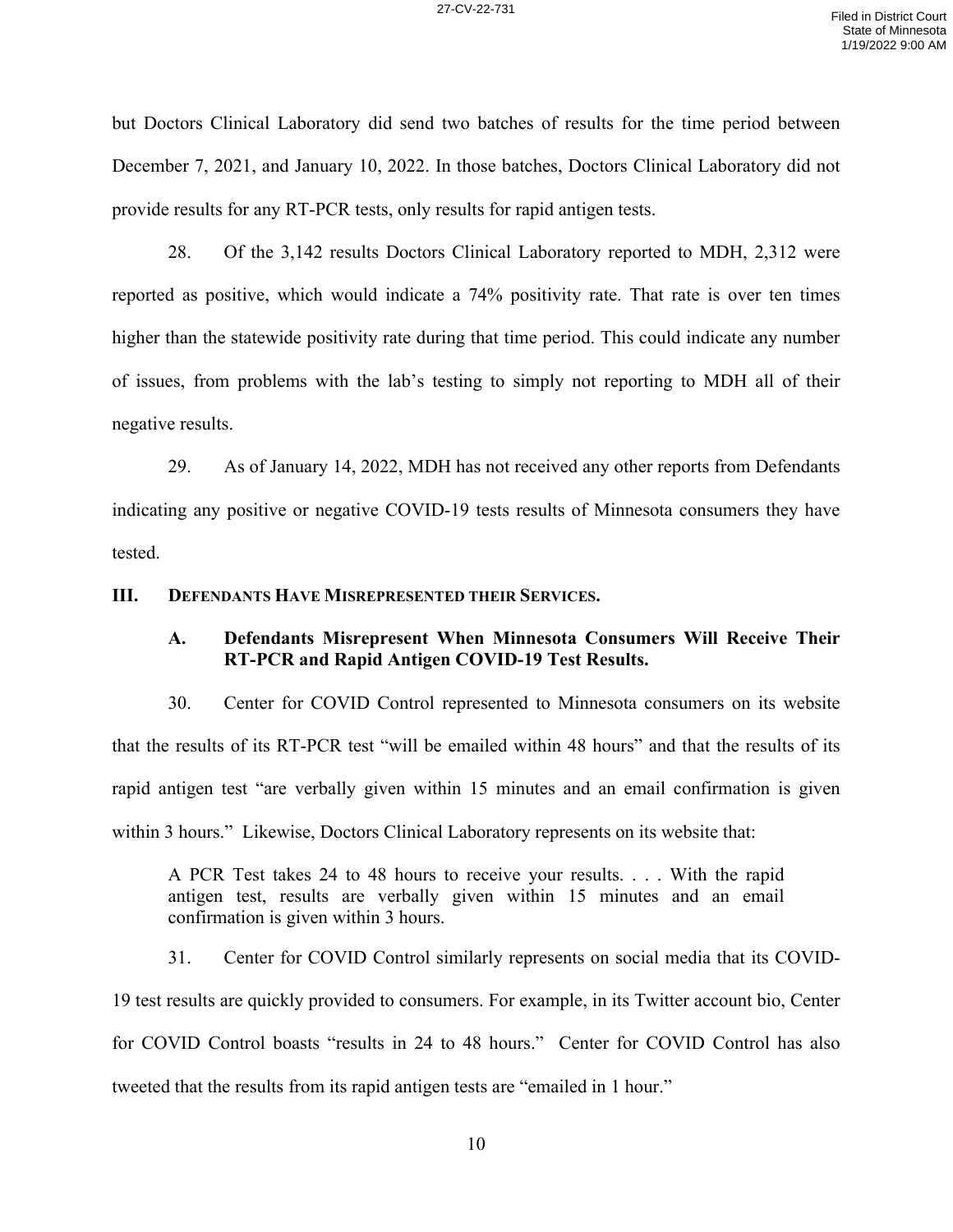32. Defendants routinely orally reinforce and repeat these representations to Minnesota consumers who appear in person at their Minnesota testing site locations. For example, Defendants' staff regularly orally represent to Minnesota consumers that they can expect to receive their RT-PCR COVID-19 test results via email sometime in the next 24 to 72 hours after having taken the test. Likewise, Defendants' staff regularly orally represent to Minnesota consumers at their testing locations that their rapid antigen test results will be emailed to them within the same day the test is taken.

33. While Defendants have represented to the public that they are capable of processing tests at this speed, Defendants have been aware that they are actually unable to process many of the samples being sent in by consumers. According to former employees of Defendants, in early December 2021, Defendants were receiving 8,000-10,000 tests per day. The former employees explained that Defendants' receiving and data entry teams have been unable to keep pace with the incoming tests, and Defendants' employees have been gathering incoming tests in garbage bags and piling them in various corners of their office without any semblance of organization. One former employee, a shift lead, reports repeatedly asking owners Akbar Syed and Aleya Siyaj for more staff and being refused. Owners Akbar Syed and Aleya Siyaj, who were regularly at the facility, observed the tests being stored in trash bags and took few, if any, steps to better organize testing and ensure timely processing of the samples.

34. Defendants' representations about when Minnesota consumers will receive the results of their COVID-19 RT-PCR and rapid antigen tests are deceptive and misleading. Indeed, numerous consumers have not received any RT-PCR test results from Defendants—let alone within the promised window of 24 to 72 hours after having taken the test. For example, 31-yearold **A.I.** completed a RT-PCR COVID-19 test at Defendant's 4727 Hiawatha Avenue location in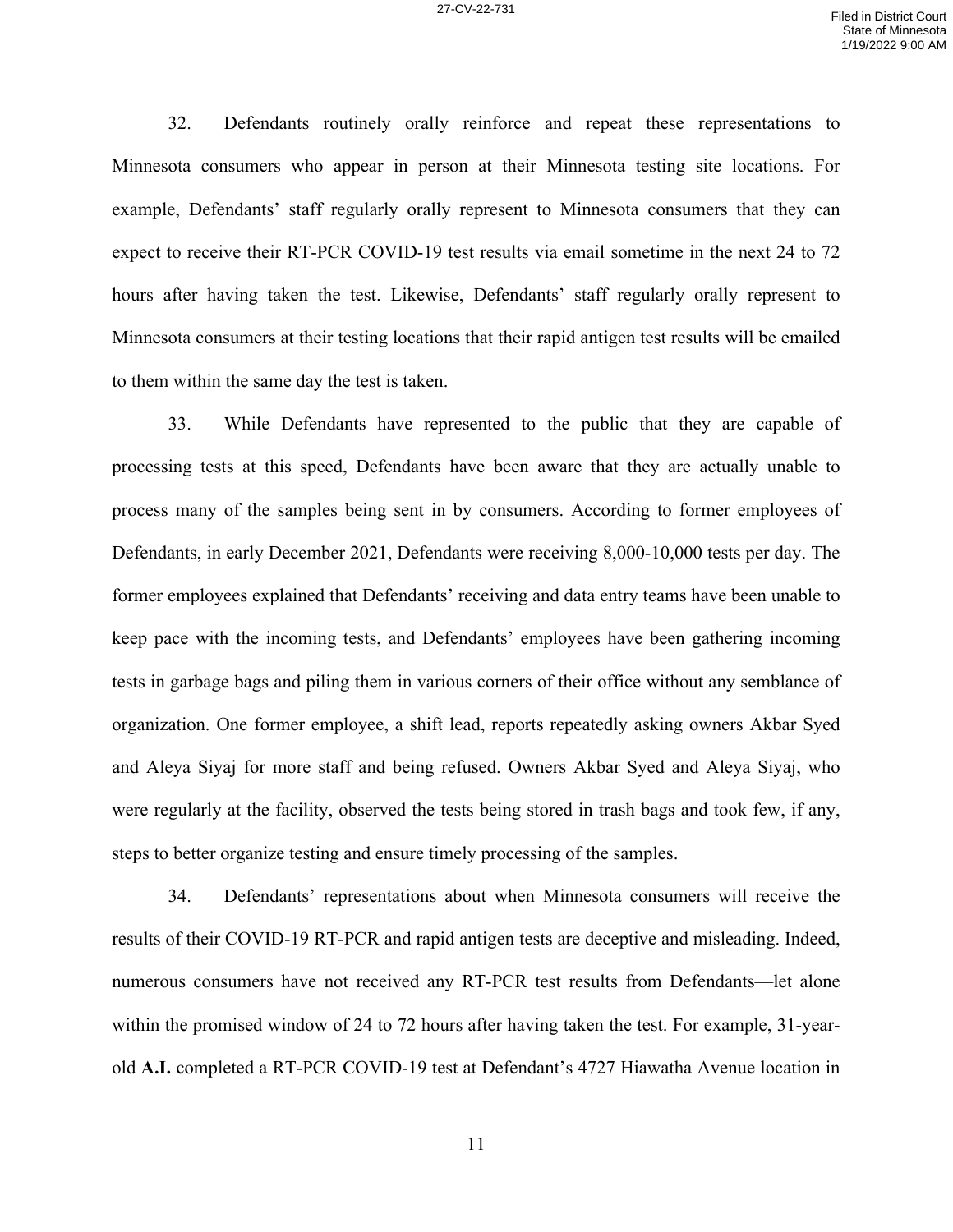Minneapolis in late November 2021, and to date, still has not received any reported result from Defendants. As a result of Defendants' misrepresentations, A.I. was not only unable to cross the border into Canada to attend a funeral but also was forced to pay another company to be retested. Similarly, **E.R.** took a RT-PCR COVID-19 test at Defendant's 4727 Hiawatha Avenue location in Minneapolis on November 29, 2021, and over a month later, still has not received the RT-PCR test results from Defendants. Minnesota consumers **L.S.** and L.S.'s daughter, as well as consumer **N.F.'s daughter**, all took RT-PCR tests at this same Hiawatha location in November 2021 and to date have not received RT-PCR test results from Defendants. Minnesota consumer **D.J.'s son** submitted a sample for an RT-PCR test at Defendants' 729 East 7<sup>th</sup> location in St. Paul in November 2021, and, to date, has not received his RT-PCR results from Defendants. Minnesota consumer **D.T.** had a similar experience at Defendant's 2700 39<sup>th</sup> Avenue NE location in St. Anthony: In late December 2021, D.T. provided a sample for RT-PCR testing, but has never received a test result from Defendants for that sample.

35. Defendants have also falsely represented when consumers will receive their rapid antigen COVID-19 results via email. For example, **O.B. and O.B.'s partner** each took a rapid antigen test at Defendants' Rochester location on December 22, 2021, and were told by Defendants that the results would be provided via email within three hours. Contrary to Defendants' representations, no results were provided within three hours. Indeed, to date, O.B. still has not received any results from the test. Similarly, **M.W.**'s partner needed a negative rapid test result to fly to Germany and visited Defendants' 4727 Hiawatha Avenue location in Minneapolis on January 2, 2022. Defendants represented that he would receive the rapid test results via email that same evening, but Defendants did not provide the results as promised. In fact, the results were not received until four (4) days later and after M.W.'s partner was already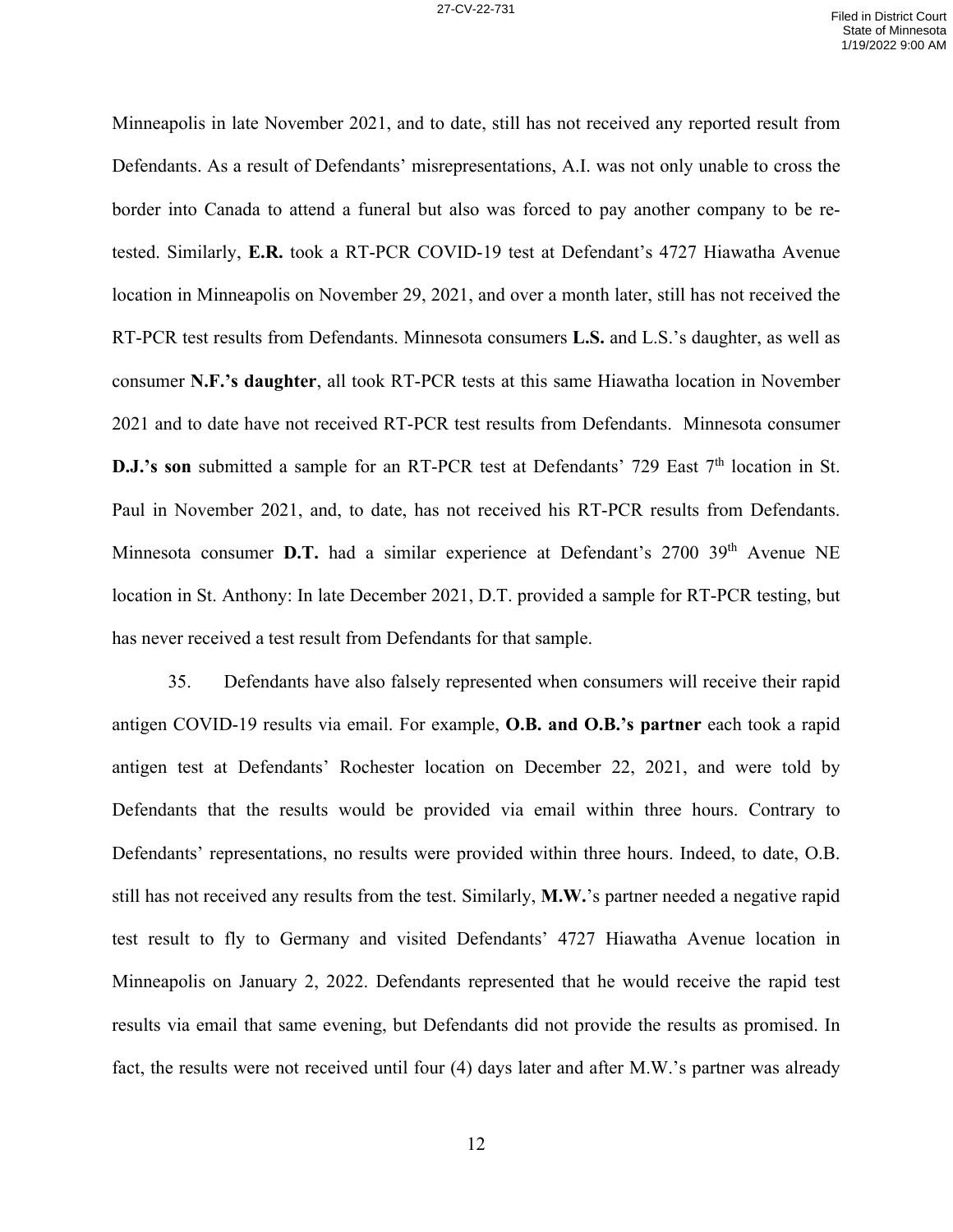in Germany, having resorted to re-taking a rapid test at another facility and testing negative. Minnesota consumer **A.S.** and her daughter also did not receive their rapid antigen test results from Defendants as promised and had to re-take rapid tests at a CVS to catch their flight to the United Kingdom. **L.B.** took a rapid antigen test at Defendants' 4727 Hiawatha Avenue location in Minneapolis in late December and still has not received a test report from Defendants. Despite taking rapid tests on January 11, 2022, **H.P.** and H.P.'s partner likewise has not received test results from Defendants.

36. Similarly, in late November Minnesota consumer **D.M.** as well as D.M.'s partner and son were all feeling sick and went to Defendants' 4727 Hiawatha Avenue location in Minneapolis to be tested. Everyone took both rapid antigen and RT-PCR tests at the site, and a staff person loudly announced D.M. had tested positive for COVID-19. Subsequently, while D.M.'s son received a rapid test report from Defendants, neither D.M. nor D.M.'s partner have received their rapid test results. Moreover, to date no one has received RT-PCR test results from Defendants. Consequently, despite having tested positive for COVID-19 in a rapid test, D.M. and D.M.'s partner and son had to visit another testing facility—potentially exposing others to the virus—to obtain prompt written results, which confirmed they had tested positive for COVID-19.

37. Ex-employees report regularly finding in trash bags strewn around the office test samples that were more than 48 hours old. Many of these samples had never been refrigerated, let alone tested by their lab.

## **B. Defendants Provide Inaccurate and Deceptive Test Result Information to Minnesota Consumers and Have Fraudulently Reported Negative Test Results to Consumers that Never Completed COVID-19 Tests.**

38. Not only do Defendants fail to promptly deliver test results to Minnesota consumers as they promise, when they do untimely provide COVID-19 test results to consumers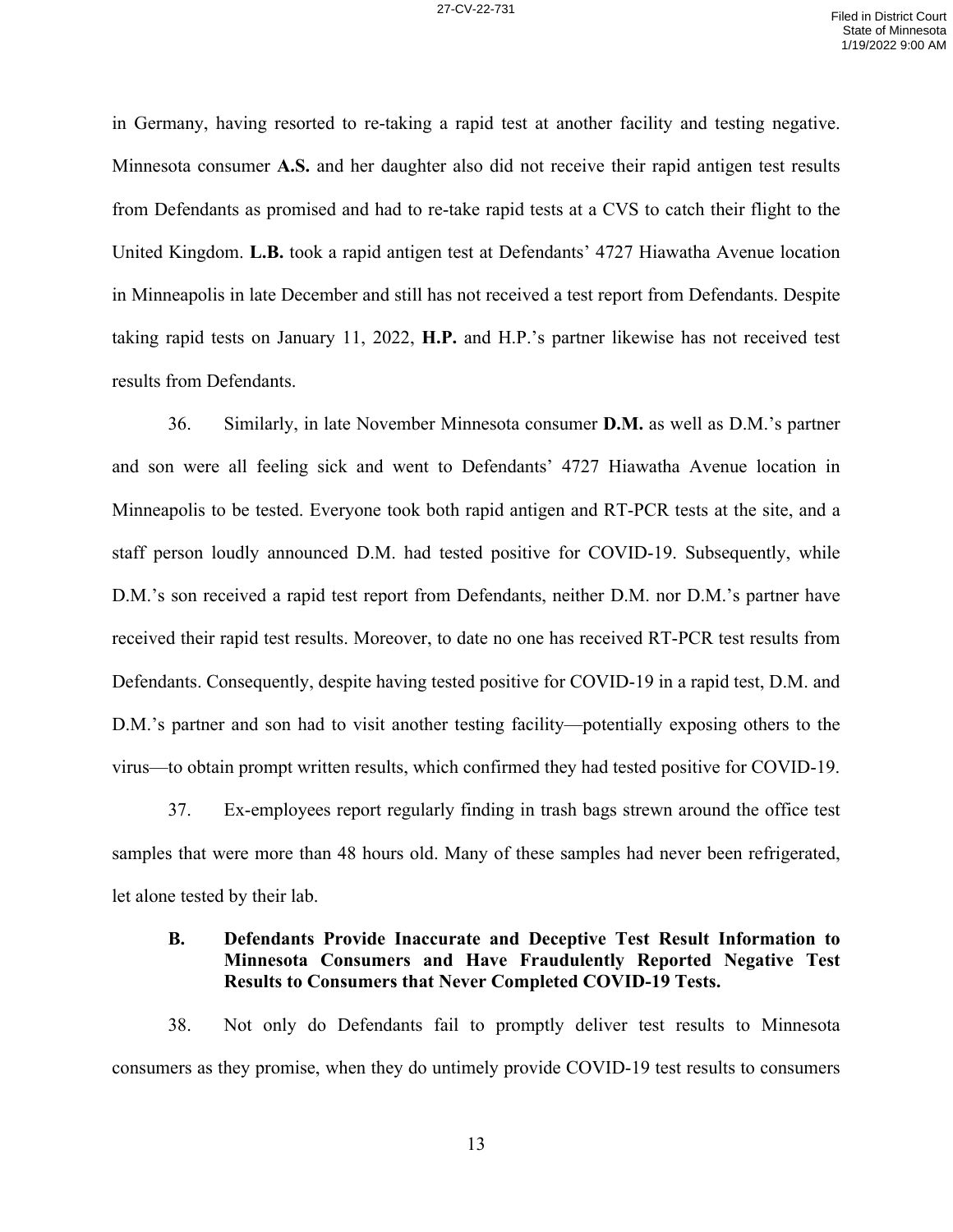their reports are often deceptively riddled with inaccurate and false information. For example, 31-year-old **C.W.** visited Defendants' Nicollet Mall location in Minneapolis in December 2021, and took a RT-PCR test. She did not timely receive test results from Defendants, and C.W. complained over the phone, social media, and email. Shortly thereafter, C.W. received an email from Defendants deceptively stating her rapid antigen test result was negative. However, she never took rapid antigen test and only completed a RT-PCR test for which Defendants never provided results. Because C.W. did not trust Defendants inaccurate report and was continuing to feel COVID-19 symptoms, she re-tested with her physician and only then learned she had tested positive for COVID-19.

39. Former employees report that Defendants were careless and engaged in deceptive practices with regard to RT-PCR tests. For example, Defendants' lab manager told other employees that RT-PCR test samples were no longer "good" after, at most, three days, and that if a sample was older than three days, the sample should not be sent to the lab for processing. The lab manager explained that after three days, the test would always result in a negative or as inconclusive. But Defendants' Director of Operations instructed Defendants' employees to begin falsely post-dating samples, in order to make them appear to be more recent than they actually were, and to continue sending such samples to the lab for processing.

40. As Defendants fell behind on processing incoming test samples, they began to receive numerous consumer complaints about tardy or non-existent test results. Call waits were, at times, over three hours long. When consumers did finally get through the queue to ask about their results, Defendants' employees looking up consumers' tests often found that the tests had not yet been processed, even though more than 48 hours had passed. Defendants instructed their employees to deceptively tell consumers in this situation that the consumers' results were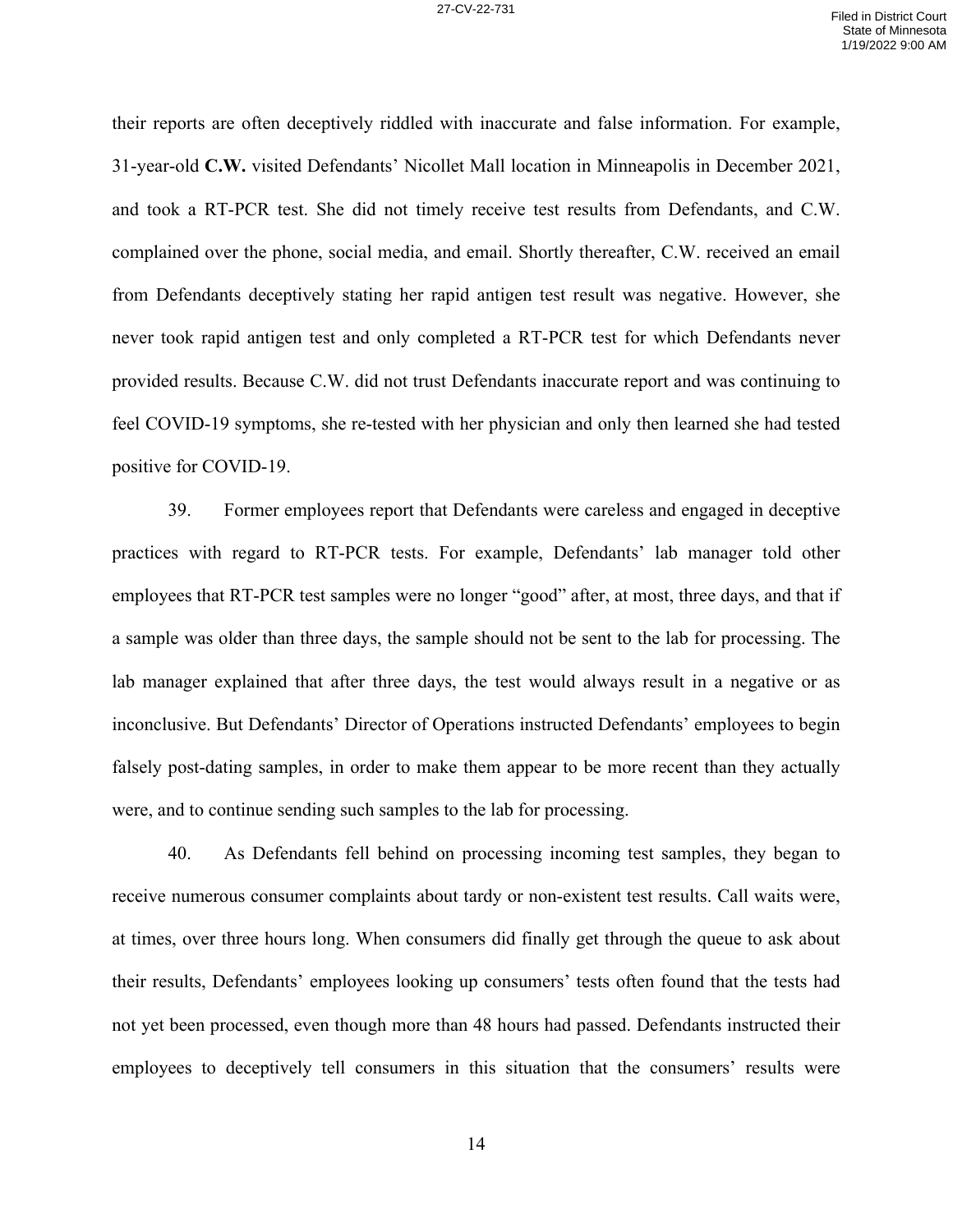coming in 24 hours, even if the employees had no idea where the sample was or if the lab would ever test it. If a consumer called multiple times, employees were instructed to falsely tell consumers that the test result had been inconclusive and that they needed to take another test. That way, not only could Defendants bill for the test that was not processed or was processed late, Defendants encouraged the patient to send yet another sample to Defendants for Defendants to bill.

41. Minnesota consumers **A.S.** and her daughter took rapid antigen tests at Defendants' downtown Minneapolis testing site on December 29, 2021. They received an email from Defendants the next day on December 30, 2021, with the rapid antigen test results, which falsely stated that the "collection date" of their rapid test samples occurred December 30, 2021, at 11:12 a.m., which was only five (5) minutes before they received the report email from Defendants. In reality, the samples were collected the previous day on December 29, 2021. The rapid antigen report consumer **E.R.** received from Defendants also falsely listed the "collection date" as having occurred on November 30, 2021, at 12:50 p.m., which was only five (5) minutes before she received the report email from Defendants. In reality, E.R. had provided a test sample at Defendants' 4727 Hiawatha Avenue location the previous day on November 29, 2021. On information and belief, the "collection date" listed in Defendants' result reports to Minnesota consumers routinely does not correspond with the date the consumer provided a test sample to Defendants but instead, often falsely and deceptively is simply an irrelevant date and time that is generated by Defendants, often five minutes before the report is generated and emailed to Minnesota consumers.

42. Even more disturbingly, Defendants have fraudulently represented that Minnesota consumers have tested negative for COVID-19, despite consumers never having submitted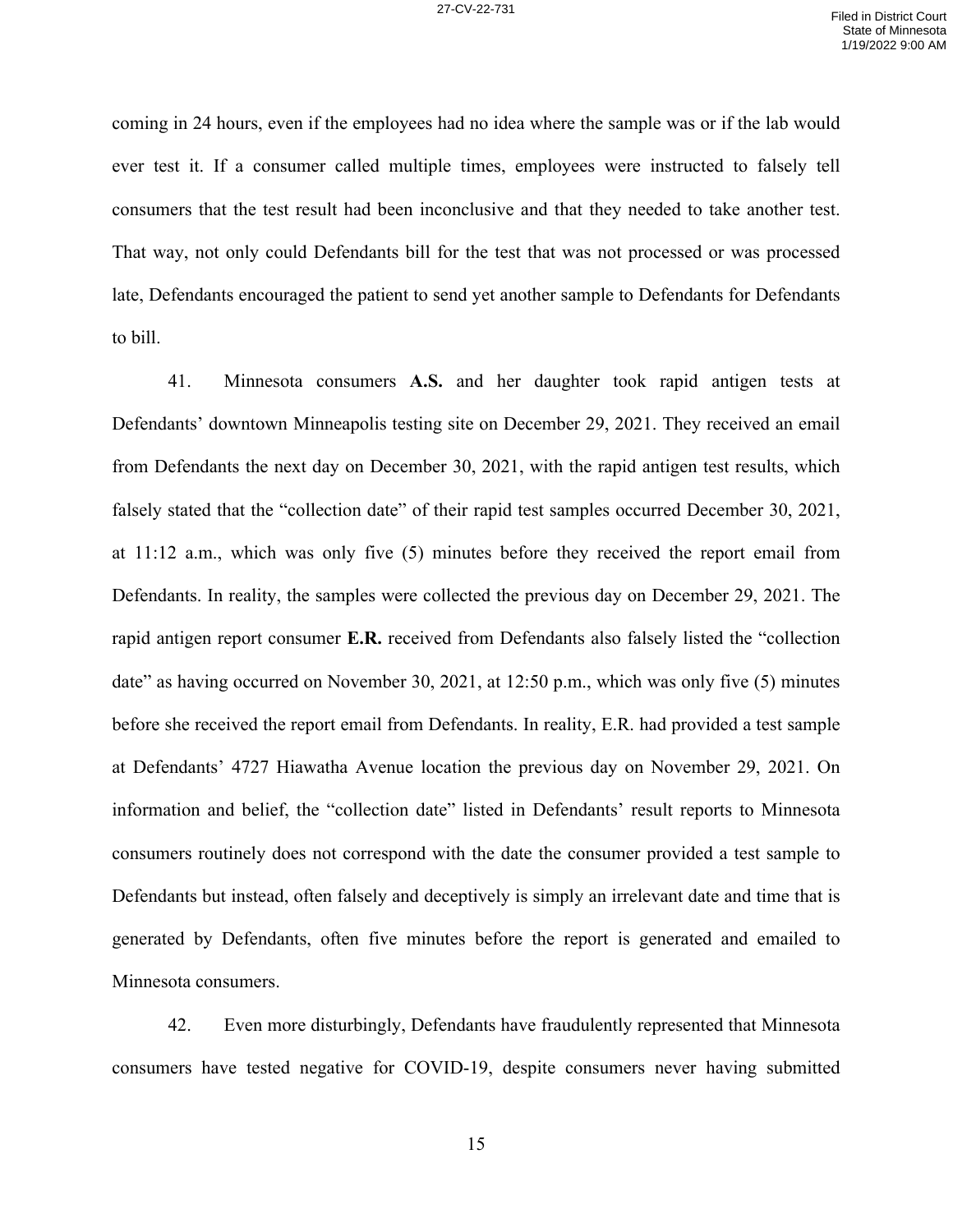samples for Defendants to test. For example, on January 2, 2022, consumer **E.S.** visited Defendants' 4727 Hiawatha Avenue testing site in Minneapolis and filled out the online form to be tested. After completing this online form, E.S. decided the line to be tested was too long and left the test site without ever submitting a sample for Defendants to test. Nevertheless, later that night Defendants emailed E.S. a report falsely representing that E.S. had taken a rapid antigen test, which tested negative for COVID-19. Just as was the case for many other Minnesota consumers, the report falsely stated a "collection date" that was five (5) minutes before the report was generated and emailed to E.S.:



43. Similarly, Minnesota consumer **E.H.** and his daughter visited Defendants' 4727 Hiwatha Avenue location in Minneapolis on December 29, 2021, and both filled out the online form to be tested. However, after observing a lack of COVID-19 safety protocols and unprofessional behavior at the site, they decided to leave without submitting any test samples. Defendants later emailed E.H. and his daughter reports falsely representing that they had taken rapid antigen tests, which tested negative for COVID-19. Again, the reports falsely listed a "collection date" that was five (5) minutes before the reports were generated and emailed.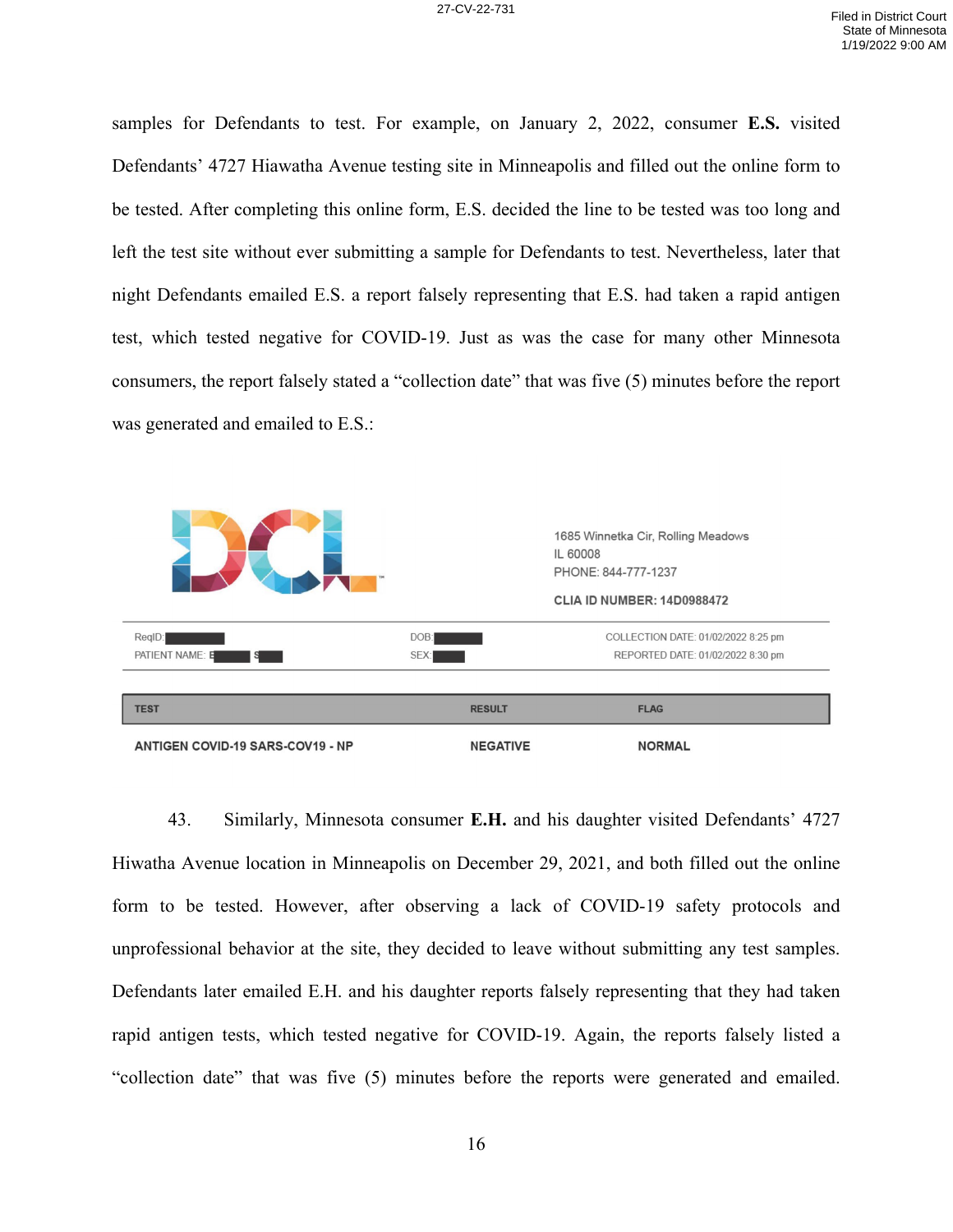Minnesota consumer **H.M.** brought her nieces and nephews to Defendants' 4727 Hiawatha Avenue location in Minneapolis. Due to the behavior of the site's employees, three of H.M.'s nieces and nephews filled out information, but were not tested. Nevertheless, Defendants provided negative test results for those children who never supplied a sample.

44. On December 27, 2021, consumer **H.S.** took a rapid antigen test at Defendant's 4727 Hiawatha Avenue location but was not emailed a test result report from Defendants. On January 3, 2022, she completed Defendants' online form to take another rapid antigen test at the same testing site location but left the site without submitting a sample. Later that day, Defendants emailed H.S. a report falsely representing that she had taken a rapid antigen test, which tested negative for COVID-19. Moreover, a few days later, on January 6, 2022, Defendants sent H.S. four more emails attaching reports falsely representing that she had taken rapid antigen tests, which tested negative for COVID-19 on dates and times that she did not take tests. Defendants similarly emailed Minnesota consumer **D.P.** a negative rapid test result before he ever submitted a sample for them to test.

45. Minnesota consumer **M.W.**'s partner took a rapid antigen test at Defendants' 4727 Hiawatha Avenue location in Minneapolis on January 2, 2022, and flew to Germany the next day after testing negative at another facility. Subsequently, after he was already back in Germany, on January 6, 2022, he received two separate test result emails from Defendants despite only having taken one test. The first email falsely stated his sample was collected on January 5, 2022 at 10:09 p.m., and the second email falsely stated it had been collected on January 5, 2022 at 10:51 p.m., despite the fact that he was already in Germany on January 5, 2022. Both reports stated his rapid antigen test was negative for COVID-19. Likewise, consumers **L.S.** and **E.R.** both took a rapid antigen test and RT-PCR test when visiting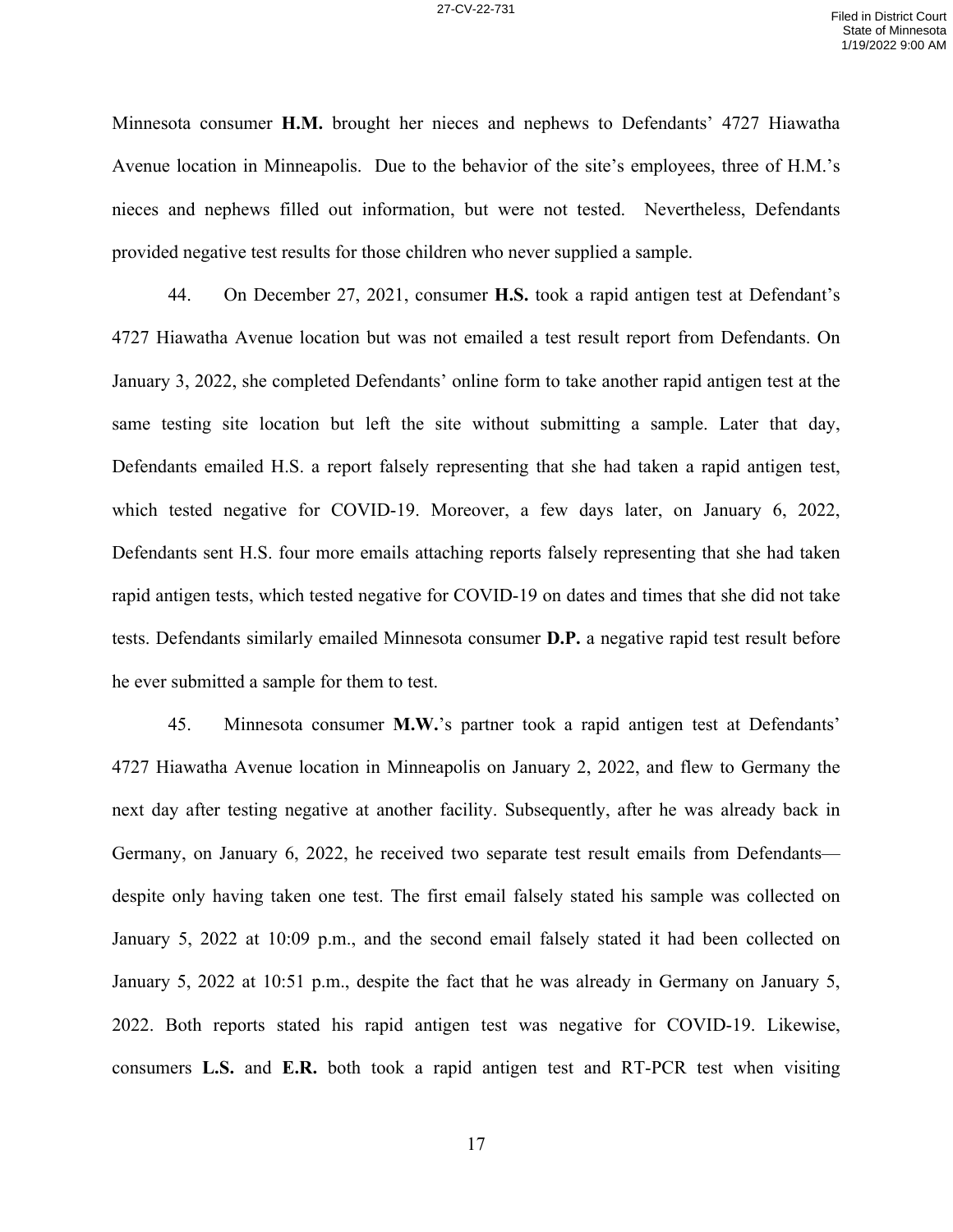Defendants' 4727 Hiawatha Avenue testing site in Minneapolis. Subsequently, neither L.S. nor E.R. received any RT-PCR test results from Defendants, but both received two different rapid antigen result emails from Defendants. Despite both L.S. and E.R. having only taken a single rapid antigen test, Defendants' reports falsely listed both consumers as having taken at least two different rapid antigen tests at different times of the day.

46. This Complaint contains examples of Defendants' representations and interactions with Minnesota consumers to exemplify Defendants' pattern and practice of deceptive and fraudulent conduct alleged herein. As these illustrative examples make clear, Defendants' misrepresentations and deceptive conduct is widespread and has injured numerous Minnesotans. The State is pursuing relief based on Defendants' widespread deceptive practices and its case is not limited to the illustrative examples that are included in this Complaint solely for the purpose of exemplifying the company's course of prohibited conduct.

## **COUNT I PREVENTION OF CONSUMER FRAUD ACT MINN. STAT. § 325F.69**

- 47. Plaintiff re-alleges all prior paragraphs of this Complaint.
- 48. Minnesota Statutes section 325F.69, subdivision 1, states:

The act, use, or employment by any person of any fraud, false pretense, false promise, misrepresentation, misleading statement or deceptive practice, with the intent that others rely thereon in connection with the sale of any merchandise, whether or not any person has in fact been misled, deceived, or damaged thereby, is enjoinable as provided in section 325F.70.

49. The term "merchandise" within the meaning of Minnesota Statutes section 325F.69 includes services such as Defendants' COVID-19 testing services. Minn. Stat. § 325F.68, subd. 2.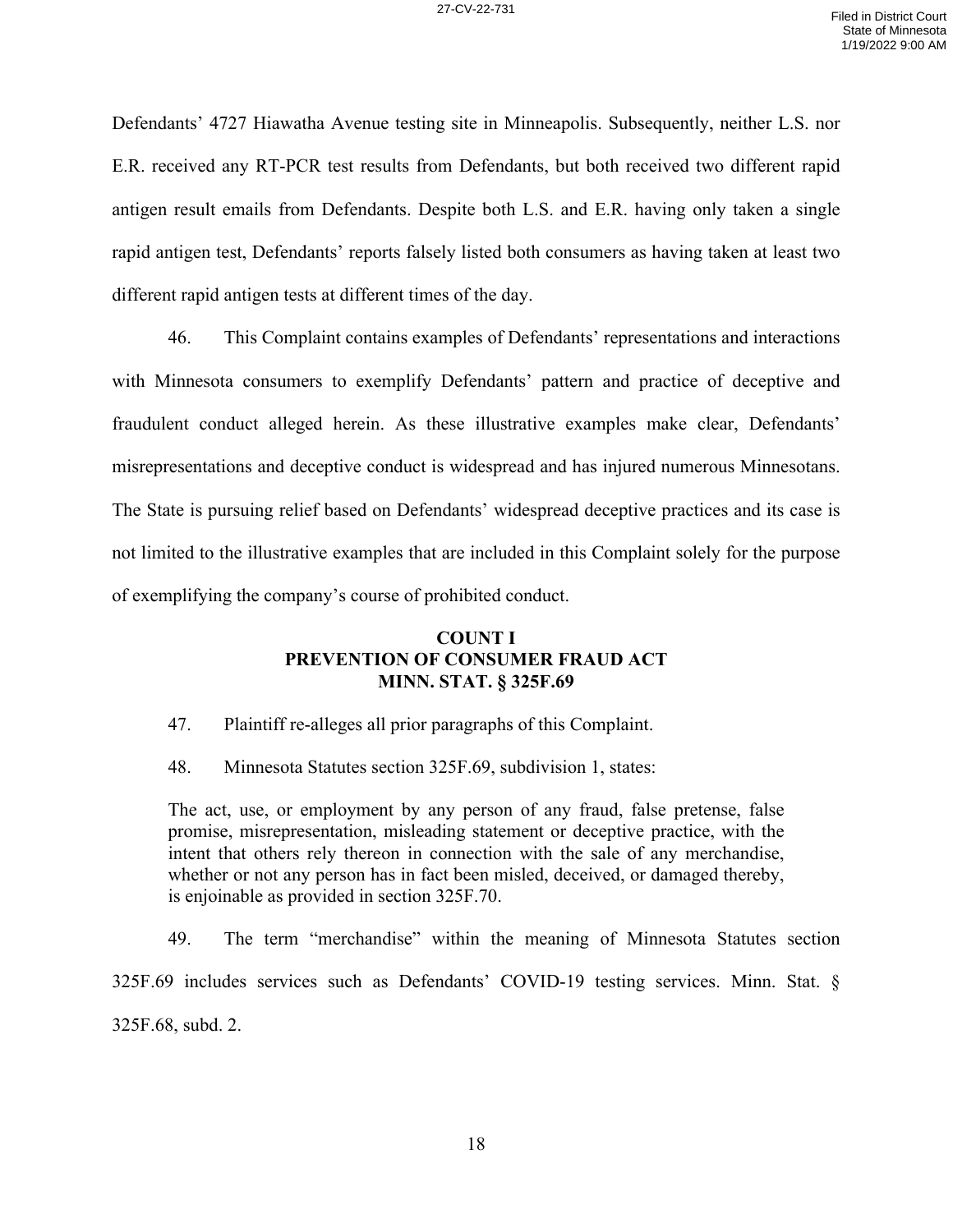50. The term "person" includes "any natural person or legal representative, partnership, corporation (domestic and foreign) company, trust, business entity, or association, and any agent, employee, salesperson, partner, officer, director, member, stockholder, associate, trustee, or cestui que thereof." Minn. Stat. § 325.68, subd. 3. Defendants are "persons" within the meaning of the statute.

51. Defendants have repeatedly violated and/or threatened to violate Minn. Stat. § 325F.69, subdivision 1, by engaging in the deceptive and fraudulent practices described in this Complaint, with the intent that others rely thereon in connection with the sale of its COVID-19 testing services. This conduct includes, but is not limited to:

- a. Misrepresenting the timeframe in which Defendants will communicate and report the results of its COVID-19 RT-PCR and rapid antigen tests to Minnesota consumers;
- b. Misrepresenting that Defendants' will promptly report the results of its COVID-19 RT-PCR and rapid antigen tests to Minnesota consumers but then failing to report such results;
- c. Falsely and inaccurately listing in its result reports the date and time when test samples were collected or received from Minnesota consumers, which do not correspond to the actual date and time Defendants collected or received test samples from such Minnesota consumers;
- d. Deceptively telling complaining Minnesota consumers that their test results were coming in 24 hours or that their test results were inconclusive without knowing the present status or condition of their test samples;
- e. Deceptively providing rapid antigen test results to Minnesota consumers who only provided Defendants with RT-PCR test samples;
- f. Falsely producing and communicating result reports to Minnesota consumers that never provided samples for Defendants to test; and
- g. Falsely reporting test results to Minnesota consumers whose tests had not been processed.
- 52. Due to the deceptive and fraudulent conduct described in this Complaint,

Defendants have obtained and/or intend to obtain payments from Minnesota consumers' insurers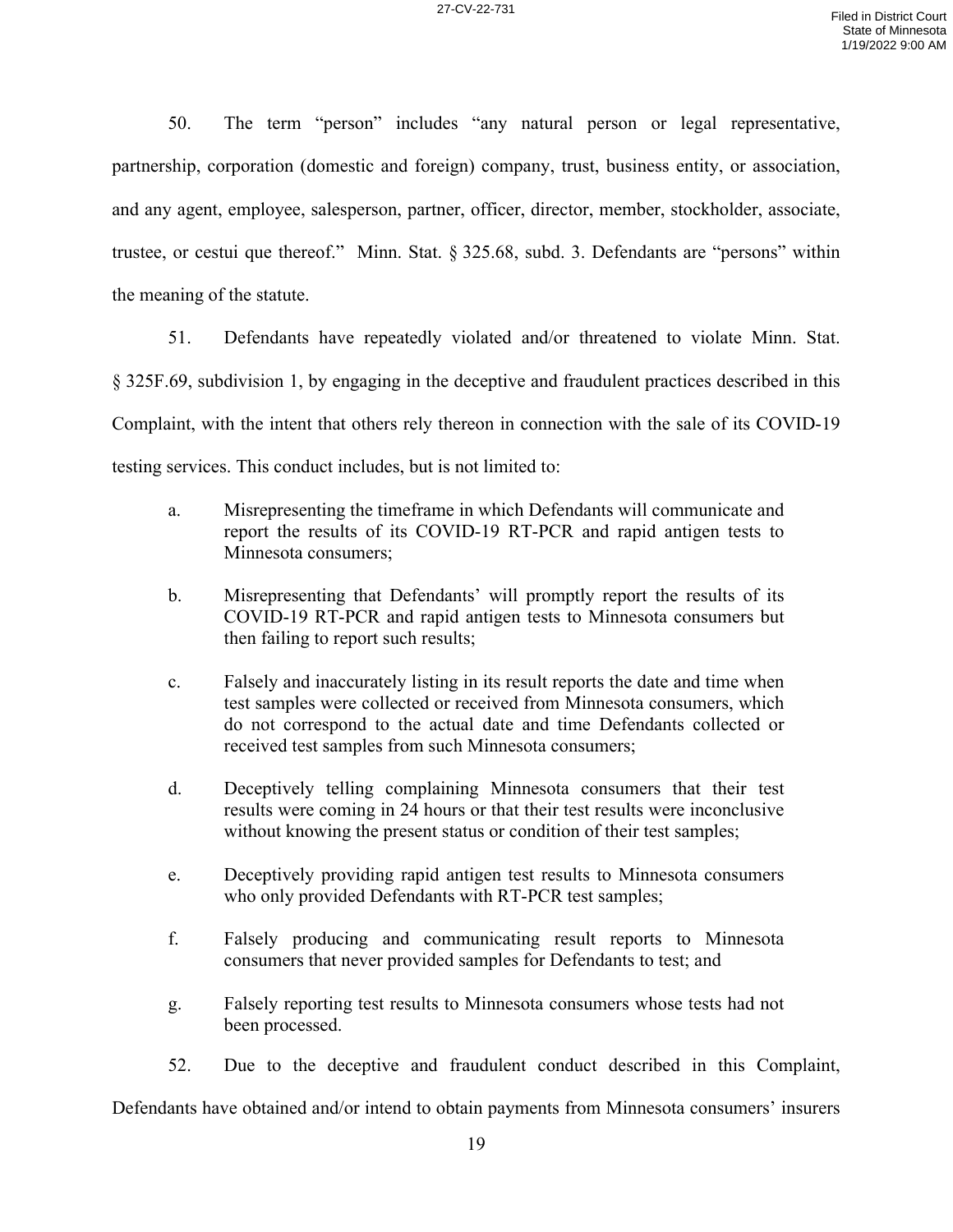and the federal Department of Health and Human Services' Health Resources and Services Administration (HRSA) for services that Minnesota consumers would not otherwise have chosen to receive. Moreover, due to the deceptive and fraudulent conduct described in this Complaint, Minnesota consumers have suffered harm, including by, for example, missing work and paying for additional COVID-19 testing from other companies. There is a causal relationship between these injuries to Minnesota consumers and the wrongful conduct Defendants have engaged in that violates Minnesota Statutes section 325F.69, subdivision 1.

53. Defendants' conduct, practices, and actions described in this Complaint constitute multiple separate violations of Minnesota Statutes section 325F.69.

## **COUNT II UNIFORM DECEPTIVE TRADE PRACTICES ACT MINN. STAT. § 325D.44**

- 54. Plaintiff re-alleges all prior paragraphs of this Complaint.
- 55. Minnesota Statutes section 325D.44, subdivision 1, provides in part that:

A person engages in a deceptive trade practice when, in the course of business, vocation, or occupation, the person:

\*\*\*

(5) represents that goods or services have sponsorship, approval, characteristics, ingredients, uses, benefits, or quantities that they do not have or that a person has a sponsorship, approval, status, affiliation, or connection that the person does not have;

\*\*\*

(7) represents that goods or services are of a particular standard, quality, or grade, or that goods are of a particular style or model, if they are of another;

\*\*\*

(9) Advertises goods or services with intent not to sell them as advertised;

\*\*\*

(13) engages in any other conduct which similarly creates a likelihood of confusion or of misunderstanding.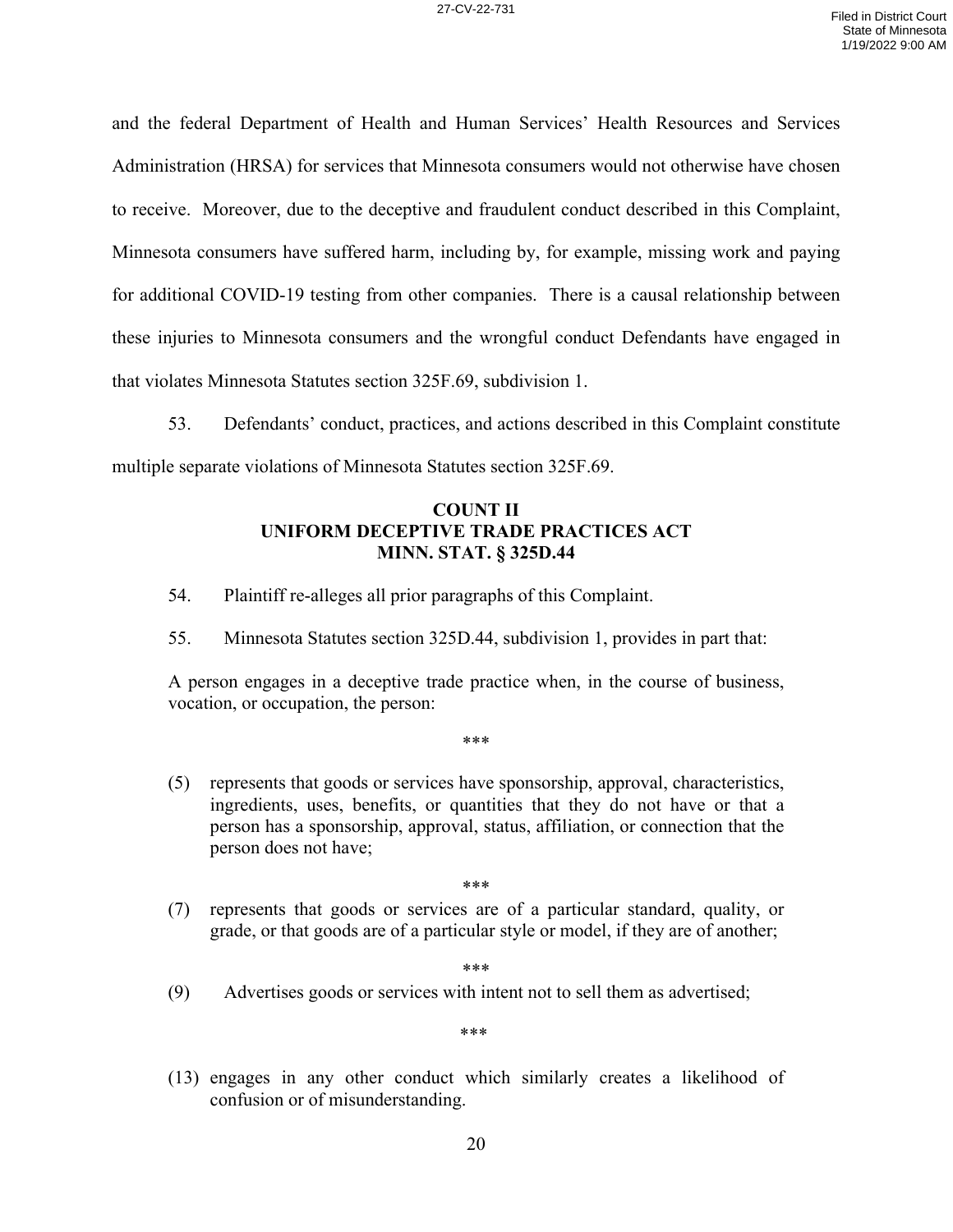56. Defendants have repeatedly violated Minnesota Statutes section 325D.44, subdivision 1, by, in the course of business, engaging in the deceptive and fraudulent conduct described in this Complaint, including by making false, deceptive, fraudulent and/or misleading representations to Minnesota consumers about its COVID-19 testing services. These misrepresentations include but are not limited to:

- a. Misrepresenting the timeframe in which Defendants will communicate and report the results of its COVID-19 RT-PCR and rapid antigen tests to Minnesota consumers;
- b. Misrepresenting that Defendants' will promptly report the results of its COVID-19 RT-PCR and rapid antigen tests to Minnesota consumers but then failing to report such results;
- c. Falsely and inaccurately listing in its result reports the date and time when test samples were collected from Minnesota consumers, which do not correspond to the actual date and time Defendants collected test samples from such Minnesota consumers;
- d. Deceptively telling complaining Minnesota consumers that their test results were coming in 24 hours or that their test results were inconclusive without knowing the present status or condition of their test samples;
- e. Deceptively providing rapid antigen test results to Minnesota consumers who only provided Defendants with RT-PCR test samples;
- f. Falsely producing and communicating result reports to Minnesota consumers that never provided samples for Defendants to test; and
- g. Falsely reporting test results to Minnesota consumers whose tests had not been processed.

57. Due to the deceptive and fraudulent conduct described in this Complaint,

Defendants have obtained and/or intend to obtain payments from Minnesota consumers' insurers and the federal Department of Health and Human Services' HRSA for services that Minnesota consumers would not otherwise have chosen to receive. Moreover, due to the deceptive and fraudulent conduct described in this Complaint, Minnesota consumers have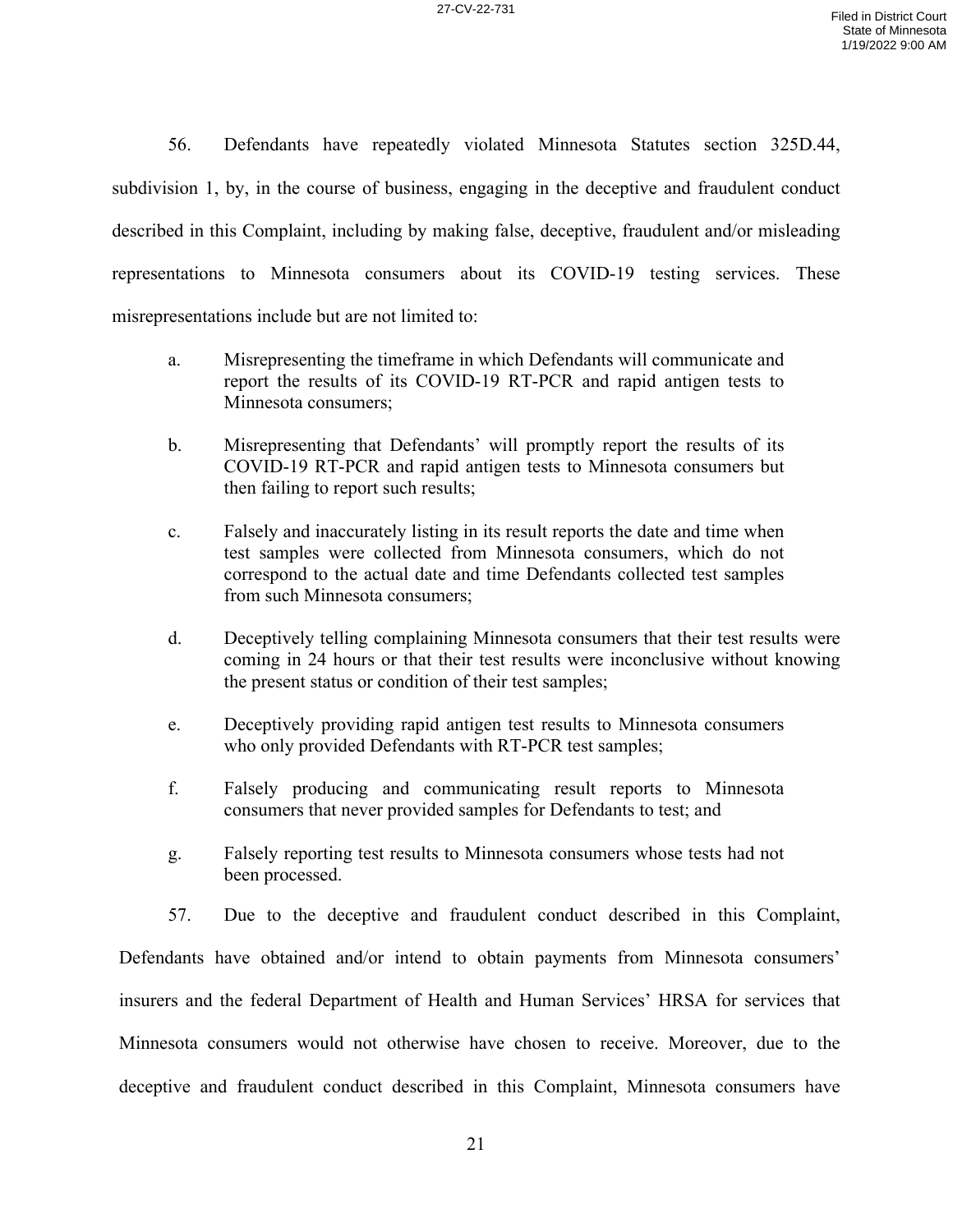suffered harm, including by, for example, missing work and paying for additional COVID-19

testing from other companies. There is a causal relationship between these injuries to

Minnesota consumers and the wrongful conduct Defendants have engaged in that violates

Minnesota Statutes section 325D.44, subdivision 1.

58. Defendants' conduct, practices, and actions described in this Complaint constitute multiple, separate violations of Minnesota Statutes section 325D.44.

# **COUNT III FALSE ADVERTISING MINN. STAT. § 325F.67**

59. The State of Minnesota re-alleges all prior paragraphs in this Complaint.

60. Minnesota Statutes section 325F.67 provides that:

Any person, firm, corporation, or association who, with intent to sell or in anywise dispose of merchandise, securities, service, or anything offered by such person, firm, corporation, or association, directly or indirectly, to the public, for sale or distribution, or with intent to increase the consumption thereof, or to induce the public in any manner to enter into any obligation relating thereto, or to acquire title thereto, or any interest therein, makes, publishes, disseminates, circulates, or places before the public, or causes, directly or indirectly, to be made, published, disseminated, circulated, or placed before the public, in this state, in a newspaper or other publication, or in the form of a book, notice, handbill, poster, bill, label, price tag, circular, pamphlet, program, or letter, or over any radio or television station, or in any other way, an advertisement of any sort regarding merchandise, securities, service, or anything so offered to the public, for use, consumption, purchase, or sale, which advertisement contains any material assertion, representation, or statement of fact which is untrue, deceptive, or misleading, shall, whether or not pecuniary or other specific damage to any person occurs as a direct result thereof, be guilty of a misdemeanor, and any such act is declared to be a public nuisance and may be enjoined as such.

61. Defendant has repeatedly violated Minnesota Statute section 325F.67 by engaging

in the deceptive and fraudulent practices described in this Complaint, including by making materially false, deceptive and/or misleading assertions and representations to Minnesota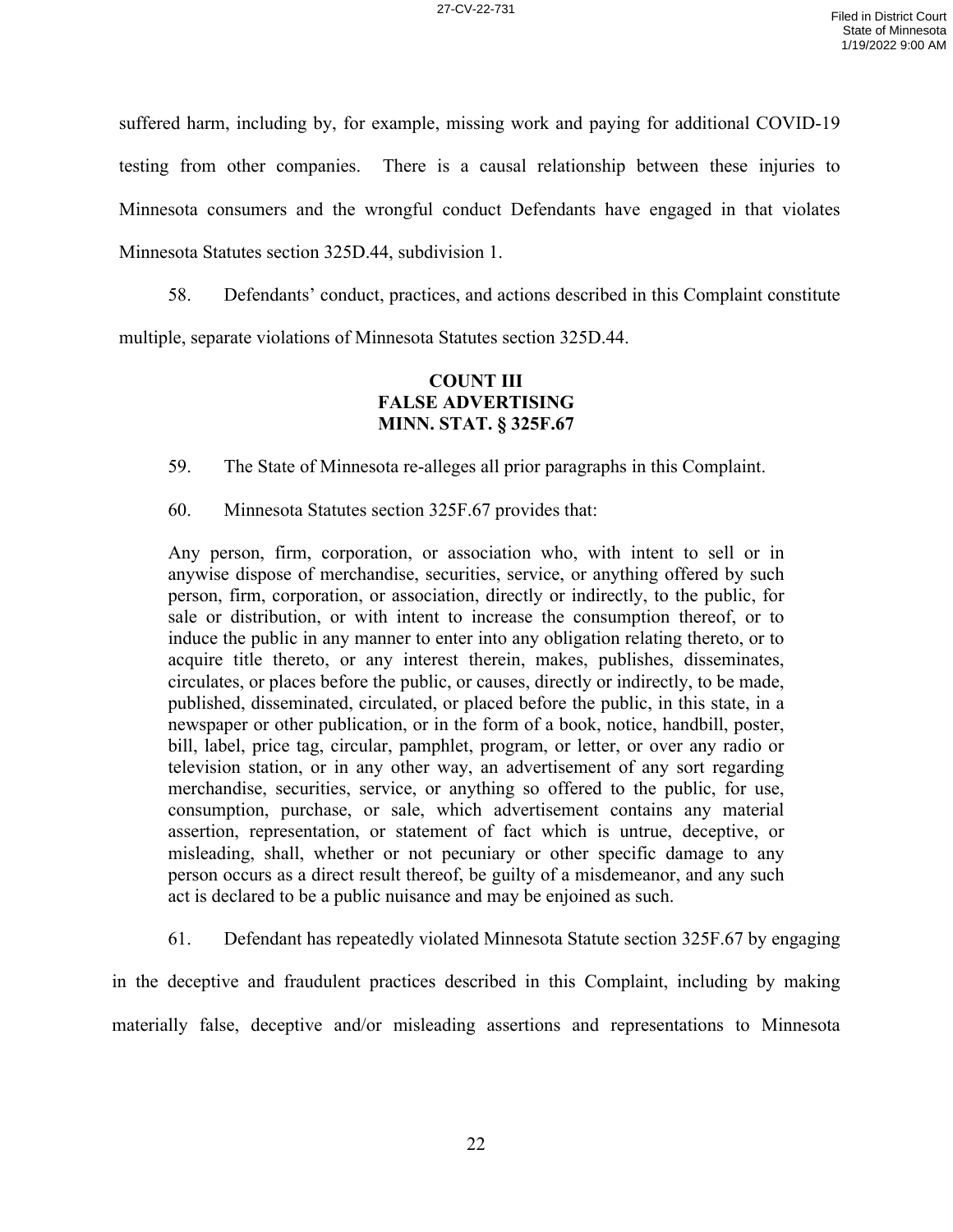consumers about its COVID-19 testing services. These materially false, deceptive, and/or

misleading assertions and representations include but are not limited to:

- a. Misrepresenting that the results of its RT-PCR test will be emailed within 24 to 48 hours and that the results of its rapid antigen test are verbally given within 15 minutes and an email confirmation is given within 3 hours.
- a. Misrepresenting that Defendants' will promptly report the results of its COVID-19 RT-PCR and rapid antigen tests to Minnesota consumers but then failing to report such results.
- 62. Defendant's conduct, practices, and actions described in this Complaint constitute

multiple, separate violations of Minnesota Statutes section 325F.67, and the State is entitled to monetary relief, including damages, restitution and/or disgorgement, civil penalties, costs, reasonable attorneys' fees, and injunctive relief, as a result.

## **COUNT IV FOREIGN CORPORATIONS ACT MINN. STAT. CHAPTER 303**

63. The State re-alleges all prior paragraphs of this Complaint.

64. Minn. Stat. § 303.03 provides, in relevant part, that "[n]o foreign corporation shall transact business in this state unless it holds a certificate of authority to do so" from the Minnesota Secretary of State.

65. Defendant Center for COVID Control is organized as a limited liability company under Illinois law. Center for COVID Control has repeatedly violated Minn. Stat. § 303.03 by transacting business in Minnesota without first obtaining a certificate of authority from the Minnesota Secretary of State.

66. Defendant Doctors Clinical Laboratory, Inc. is organized as a corporation under Illinois law. Doctors Clinical Laboratory, Inc. has repeatedly violated Minn. Stat. § 303.03 by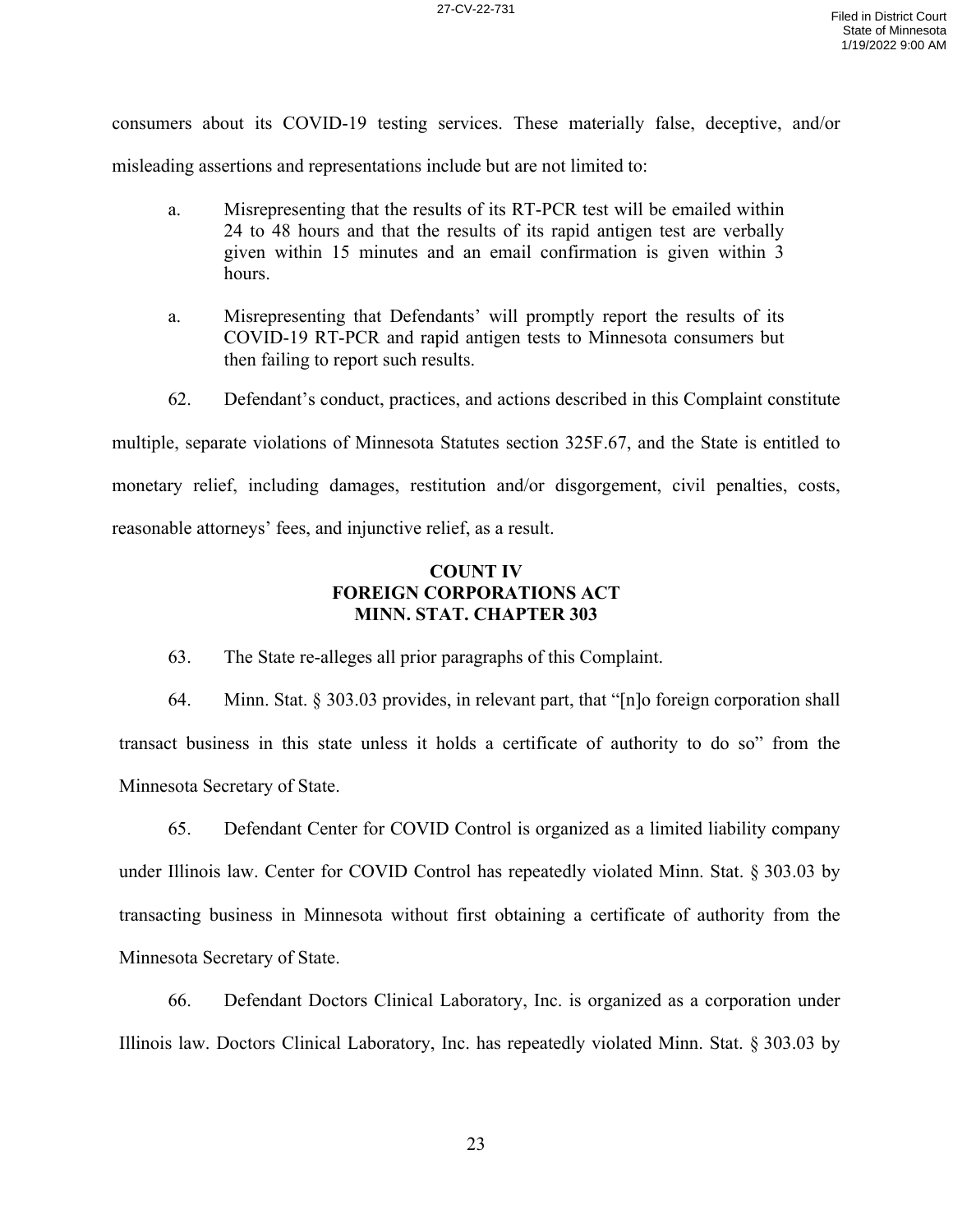transacting business in Minnesota without first obtaining a certificate of authority from the Minnesota Secretary of State.

67. Defendants' conduct described in this Complaint constitutes multiple, separate violations of Minn. Stat. § 303.03.

### **PRAYER FOR RELIEF**

WHEREFORE, the State of Minnesota, by its Attorney General, Keith Ellison, respectfully asks this Court to enter judgment against Defendants awarding the following relief:

1. Declaring that Defendants' actions, as described in this Complaint constitute multiple, separate violations of Minnesota Statutes sections 325F.69, *et seq.*, 325D.44, *et seq.*, 325F.67, and Minnesota Statutes Chapter 303;

2. Enjoining Defendants and their employees, officers, directors, agents, successors, assignees, affiliates, merged or acquired predecessors, parents or controlling entities, subsidiaries, and all other persons acting in concert or participation with them, from engaging in any conduct in violation of Minnesota Statutes sections 325F.69, *et seq.*, 325D.44, *et seq.*, 325F.67, and Minnesota Statutes Chapter 303;

3. Awarding judgment against Defendants for restitution, disgorgement, and/or damages to the State under the *parens patriae* doctrine, the general equitable powers of this Court, Minnesota Statutes section 8.31, and any other authority, for all violations described in this Complaint;

4. Awarding judgment against Defendants for civil penalties pursuant to Minnesota Statutes sections 8.31, subdivision 3, and 303.20, for each separate violation of Minnesota law;

5. Awarding the State its costs, including litigation costs, costs of investigation, and attorneys' fees, as authorized by Minnesota Statutes section 8.31, subdivision 3a; and